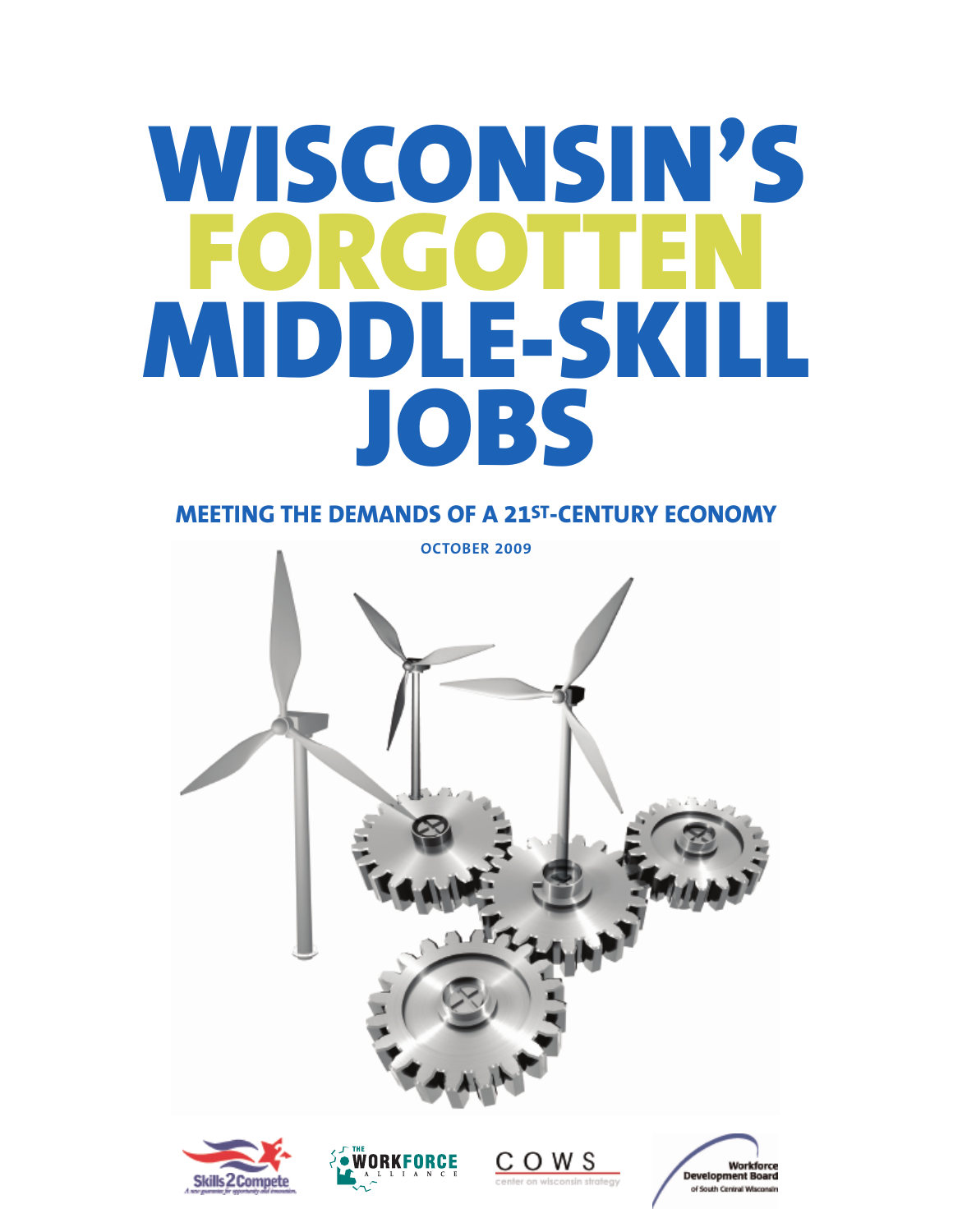# **ACKNOWLEDGMENTS**

*Wisconsin's Forgotten Middle-Skill Jobs* was written for the Skills2Compete-Wisconsin campaign by The Workforce Alliance (TWA), Washington, D.C., as part of its national Skills2Compete Campaign. The national version of this report, *America's Forgotten Middle-Skill Jobs*, is available at www.Skills2Compete.org.

To learn more about the Skills2Compete-Wisconsin campaign, go to www.Skills2Compete.org/Wisconsin

The state and national efforts of the Skills2Compete campaign are made possible, in part, by general support from The Workforce Alliance's national funders, including the Ford Foundation, Joyce Foundation, Charles Stewart Mott Foundation, and Annie E. Casey Foundation. In addition, special thanks to the Joyce Foundation, Ford Foundation, and the Milwaukee Area Workforce Funding Alliance for funding related to the production and release of this report.

We gratefully acknowledge support for this report by

Writing: Bronwyn Mauldin Data analysis: Andrea Mayo Design: Axie Breen

## **Skills2Compete-Wisconsin Campaign**

#### *State Leads*

Sarah L. White Center on Wisconsin Strategy

Patricia Schramm Workforce Development Board of South Central Wisconsin

#### *Core Advisors*

Earl Buford Wisconsin Regional Training Partnership

Jayson Chung Wisconsin Technical College System

Pam Fendt Good Jobs and Livable Neighborhoods Coalition

Sue Gleason Thrive

Jim Golembeski Bay Area Workforce Development Board

Mike Mortell Regional Workforce Alliance/ Milwaukee 7 WIRED Region

Mari Kay-Nabozny Northwest Wisconsin Workforce Investment Board, Inc.

Linda Preysz Wisconsin Department of Workforce Development

Richard Schlimm Wisconsin Community Action Program Association

Connie Willfahrt Mid-State Technical College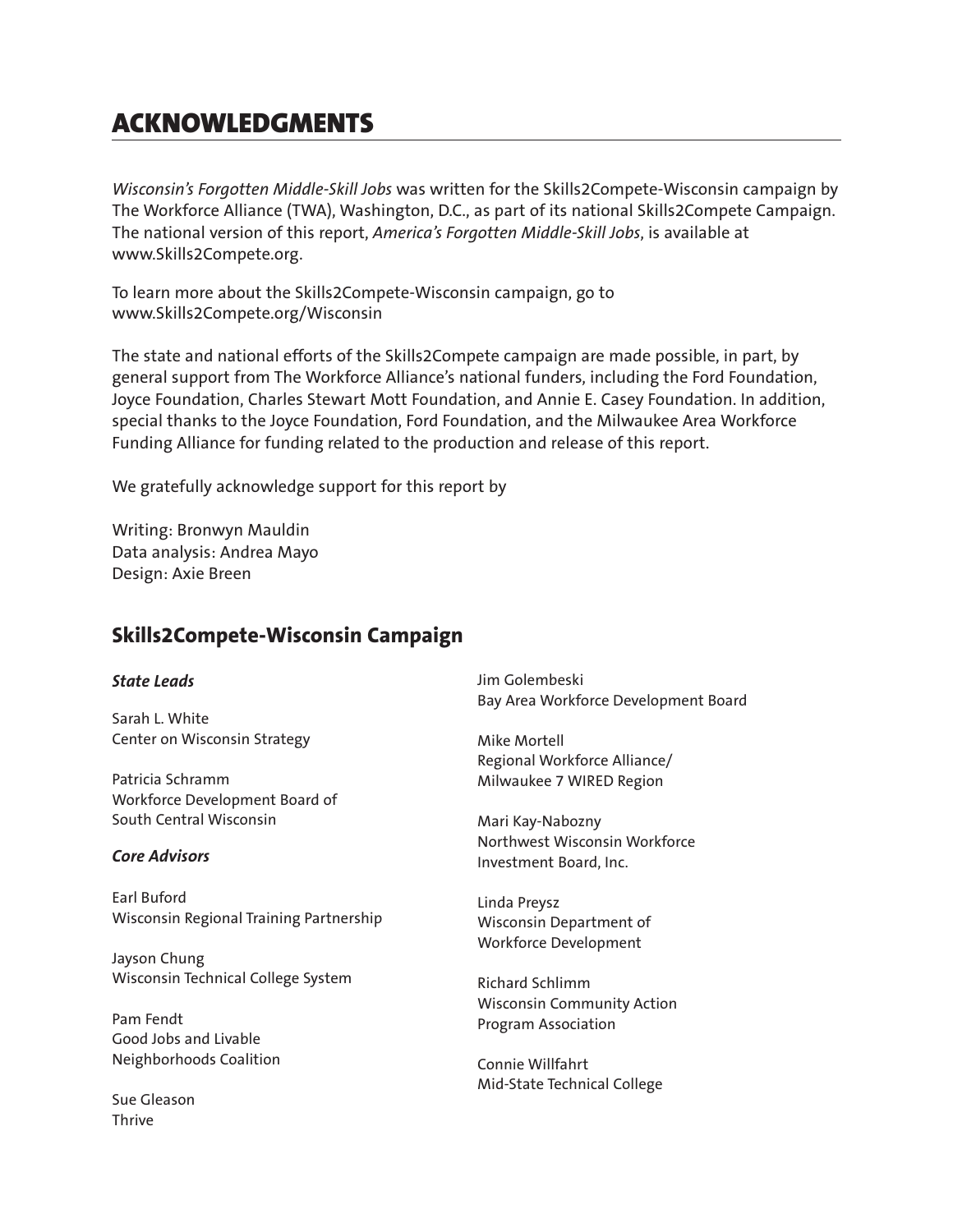# **CONTENTS**

- 4 Executive Summary
- 6 Introduction
- 9 Wisconsin's Often Forgotten Middle-Skill Jobs
- 13 The Face of Wisconsin's Middle-Skill Jobs
- 17 Wisconsin's Middle-Skill Gap Past and Future
- 17 Greater Pain in High Demand Industries
- 18 Wisconsin's Educational Projections Mirror the Nation's: A Growing Middle-Skill Challenge
- 20 The Middle-Skill Gap and Wisconsin's Future Workforce
- 21 An Even Greater Basic Skills Challenge?
- 23 Closing the Gap
- 23 The Face of Middle-Skill Education and Training
- 25 A Vision of 21st-Century Skills for all Wisconsinites
- 26 The Benefits and Returns of a 21st-Century Skilled Workforce
- 28 Conclusion
- 29 Appendix: Methodology

#### **FIGURES AND TABLES**

- 10 *Demand for Middle-Skill Jobs is Strong, Will Remain Strong in Wisconsin*
- 10 Figure 1. Wisconsin Jobs by Skill Level, 2008
- 10 Table 1. Wisconsin Jobs by Skill Level, 2008
- 11 Figure 2. Wisconsin's Total Job Openings by Skill Level, 2006-2016
- 11 Table 2. Wisconsin Jobs and Total Job Openings by Skill Level, 2006-2016
- 14 *Key Middle-Skill Opportunities in Wisconsin*
- 14 Table 3. Projected Wisconsin Demand for 30 Middle-Skill Occupations, 2006-2016
- 16 *Green Jobs are Middle-Skill Jobs*
- 16 Figure 3. U.S. Employment in Green Industries by Skill Level, 2004
- 17 *Wisconsin's Skills Mismatch: A Middle-Skill Gap*
- 17 Figure 4. Wisconsin's Jobs and Workers by Skill Level, 2007
- 19 *Wisconsin's Future Middle-Skill Gap: Educational Attainment Past and Future*
- 19 Figure 5. Percentage Change in High-Skill Wisconsin Workers, 1990-2020
- 19 Figure 6. Percentage Change in Middle-Skill Wisconsin Workers, 1990-2020
- 19 Figure 7. Percentage Change in Low-Skill Wisconsin Workers, 1990-2020
- 20 Table 4. Actual and Projected Change in Wisconsin Workers Across Skill Levels, 1990-2020
- 21 *Wisconsin's Workforce of Tomorrow is in the Workforce Today*
- 21 Figure 8. Working Wisconsin Adults Age 20-64 in the Current and Projected Population, 2005-2020
- 23 *There are Many Different Pathways to Middle-Skill Jobs*
- 23 Table 5: Types of Training Programs for Middle-Skill Jobs

#### **HIGHLIGHTS**

- 6 Highlight 1. Growing Wisconsin, Shifting Gears
- 7 Highlight 2. What is a Middle-Skill Job?
- 12 Highlight 3. Missing the Roots in the STEM
- 13 Highlight 4. Do all Middle-Skill Jobs Pay High Wages?
- 16 Highlight 5. The Middle of the Green Revolution

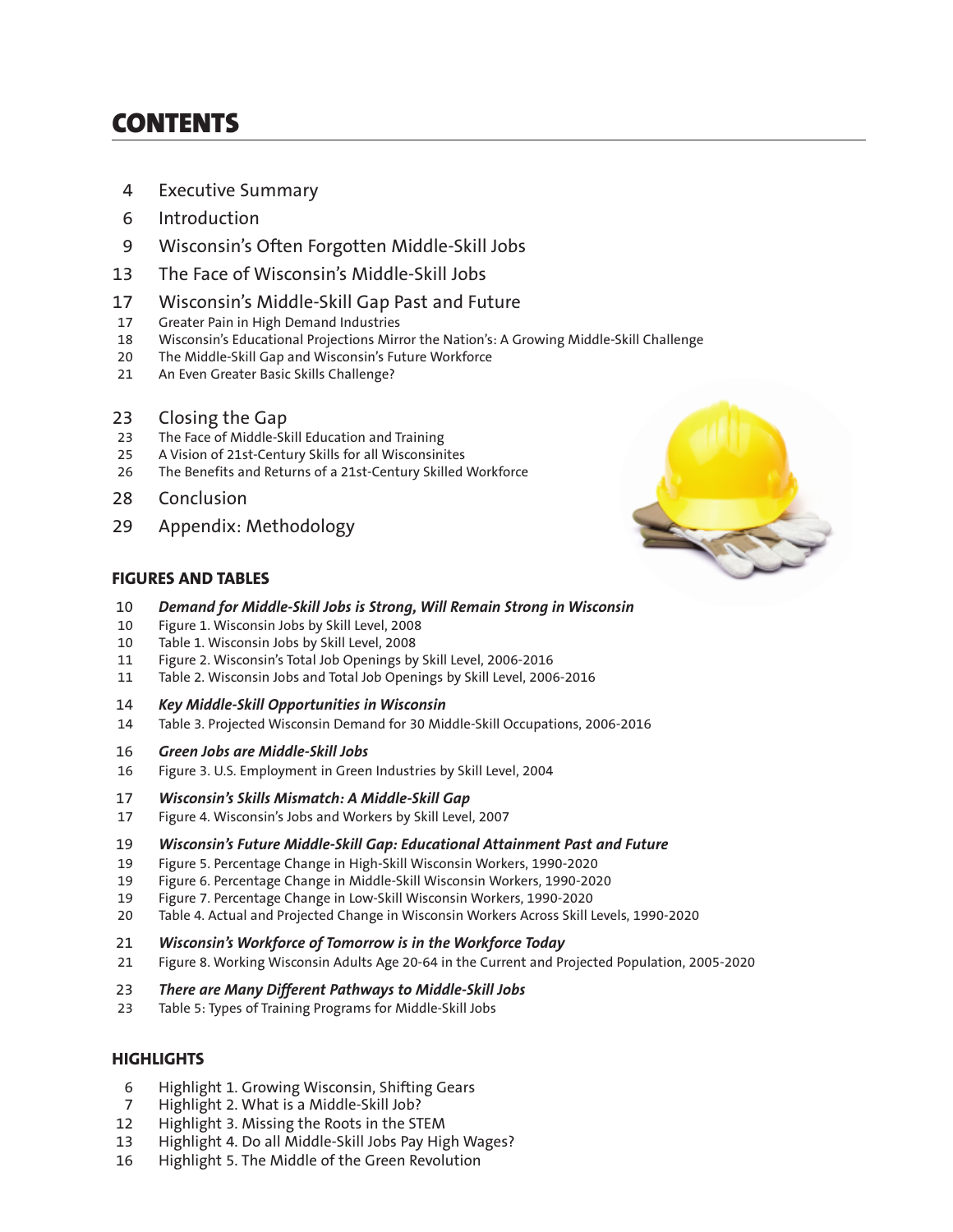

# **EXECUTIVE SUMMARY**

Sixty years ago, in an effort to ensure that every returning World War II veteran had a chance at the American Dream, President Franklin Roosevelt signed the original G.I. Bill—giving veterans access to the education and training necessary to become a valued contributor in the nation's post-war economy. That original GI Bill fostered major technological innovations, built post-war industries, and provided opportunities for millions of Americans to create a new middle class.

But most people only know part of the GI Bill story. Political leaders often tout the fact that the original GI Bill sent over 2 million veterans to college and graduate programs, to become the professionals of the mid 20th century. But most forget that almost three times as many veterans—some 5.6 million people—used the GI Bill to enroll in occupational training, for good skilled jobs that would ultimately drive the engine of post-war industrial growth, and bring countless American families into the new middle class.

That original GI Bill was about investing broadly in the skills of workers at *all* levels of the labor market—across a variety of occupations, firms and industries. It was also about the largest portion of jobs that sit in the forgotten middle of the skilled labor market—that is, those jobs requiring more than a high school diploma, but less than a four-year degree. **Today, middleskill jobs still represent the largest share of jobs in Wisconsin—some 54 percent and the largest share of job openings into the next decade.** 

It is these jobs that *Skills2Compete-Wisconsin* wants to lift up in the state's and nation's policy debates to ensure that Wisconsin has the workforce to compete in a 21st-century economy. When newly trained medical researchers find cures for illnesses, we need an even larger number of laboratory technicians, pharmacy technicians, and nurses to produce and administer those remedies. When newly trained computer engineers develop advanced means to produce goods, we need an even larger number of engineering and manufacturing technicians to harness and maintain this technology on evolving production and logistics platforms. Middle-skill workers are highly skilled technical and trade workers at the heart of the state's economy. The term "middleskill" does not describe their competency or capacity, but rather the amount of formal education and training typically required to enter their occupations.

In so many ways, Wisconsin is already positioned to thrive in the 21st-century economy. The state boasts a number of strong industries, including healthcare, construction, and transportation and logistics. Newer fields like biotechnology are growing in importance. And the state recently became the national leader in manufacturing. These industries, and many others in Wisconsin, require a skilled workforce. What's more, Wisconsin is home to some of the nation's preeminent public educational institutions—including the University of Wisconsin system and the Wisconsin Technical College system—that are critical to building its workforce. However, there are gaps in the skills of the workforce that indicate the state can further strengthen its training and education policies.

Prior to the national recession, Wisconsin was already experiencing shortages of middle-skill workers in crucial industries. Now, as the American Recovery and Reinvestment Act invests in new job creation to get the nation's economy back on track, most of those newly created positions in Wisconsin will be in middle-skill jobs: in construction, manufacturing, and transportation, and in "green jobs" across a broad range of occupations and industries. Developing the skills of Wisconsin's workforce to meet this new demand will help the economy recover more quickly and prepare the state for better times ahead.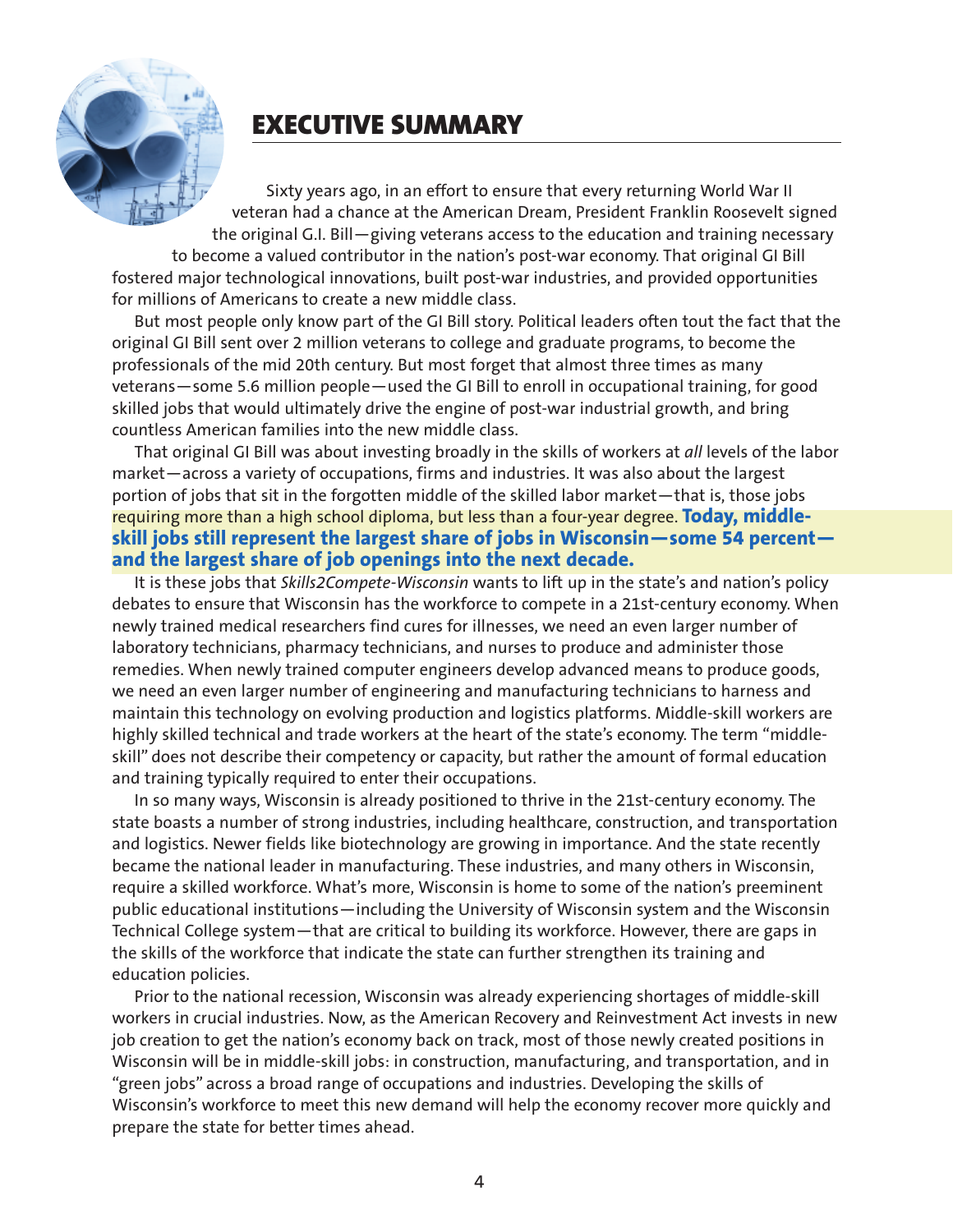But it doesn't end there. The retirement of large numbers of baby boomers will keep demand for middle-skill workers high for years to come. As with most states in the country, filling those vacated positions will require attention not only to educational opportunities for young people, but also for those already in the workforce. **Sixty-seven percent of the people who will be in Wisconsin's workforce in the year 2020 were already working adults in 2005** long past the traditional high school-to-college pipeline. This trend is consistent across most states and in the nation as a whole.

Wisconsin already has made significant investments in education and training for its workforce. The state must continue to align workforce and education resources to best meet labor market demand, and bolster its investments to train even more residents—laid off workers, workers in low-wage jobs, potential workers with low basic skills—for the plentiful middle-skill jobs and careers that will be the bedrock of Wisconsin's 21st-century economy.

The following vision can shape the state's workforce and education policies and investments to meet these 21st-century realities:

*Every Wisconsinite should have access to education or training past high school leading to a technical college degree or diploma, occupational credential, industry certification, or one's first two years of a four-year degree—to be pursued at whatever point and pace makes sense for individual workers and industries. Every person who lacks basic skills must also have access to the basic education needed to pursue middle-skill occupational training.*

*Skills2Compete-Wisconsin* is a call to action, to continue and build on our state's commitment to ensuring that all workers have the skills they need to participate in economic recovery and in a 21st-century global economy. State agencies, businesses, labor, educators, community-based organizations, foundations and others must work together on this ambitious goal. State policymakers and leaders must work together to ensure that Wisconsin has the middle-skill workforce needed to recover and thrive.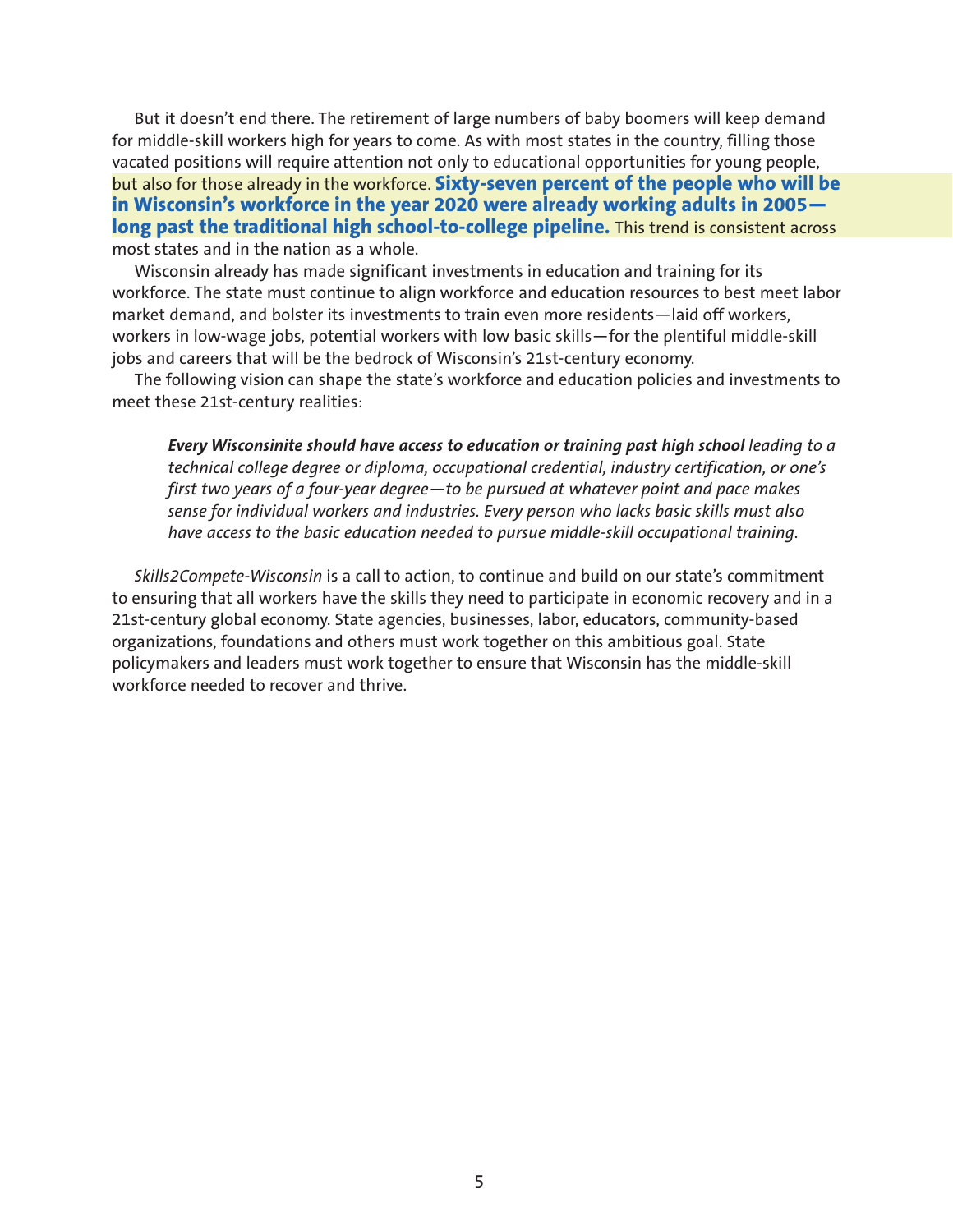

# **INTRODUCTION**

Wisconsin is a state rich in natural resources, and much of its early economic strength derived from agriculture. But as the nation industrialized, so did Wisconsin, which became a national leader in manufacturing and of course, beer brewing and cheese production.

Despite its fame as a dairy state, Wisconsin's economy is shaped by a diverse set of industries. Nearly sixteen percent of the state's labor force is employed in manufacturing, a higher share than any other state in the nation.<sup>1</sup> Transportation/logistics, construction, and healthcare also dominate Wisconsin's employment landscape, with new fields like biotechnology growing in strength.<sup>2</sup> The state's natural resources can support an emerging bio-economy. The water industry is also growing in economic importance—including public water works, waste water treatment and water infrastructure construction.

Wisconsin has made significant investments in training and developing its workforce to address the changing skill demands of its traditional and emerging industries. Wisconsin is home to some of the nation's preeminent higher education institutions, including the University of Wisconsin System. The sixteen colleges of the Wisconsin Technical College System are uniquely

#### **HIGHLIGHT 1 Growing Wisconsin, Shifting Gears**

Growing Wisconsin's economy and investing in education and the workforce have been top priorities in Governor Jim Doyle's Grow Wisconsin Agenda. A key element of this agenda, the Wisconsin Covenant, works with eighth graders to plan for high school completion and entrance to postsecondary education. Eighth grade students pledge to graduate from high school, take core classes, maintain a "B" average and be a good citizen. In return, they can earn a spot in either the University of Wisconsin System, the Wisconsin Technical College System or at one of the state's twenty private, nonprofit and independent colleges, along with financial aid.

Another critical part of the Grow Wisconsin Agenda has been investments in grants to grow regional industry partnerships, target training resources and invest in emerging and green industries.

Wisconsin has other important policies in place to address the state's shortage of middle-skill workers. In March 2009, Governor Doyle announced \$5.89 million for Wisconsin Sector Strategies Initiatives. The program reflects a change in the way the state and its partners will train workers for jobs of the future and meet the needs of employers in growing, emerging sectors. The effort will provide \$3 million in local grants to regional partnerships of industry, labor, education, economic development and workforce development groups to identify the workforce needs of high-growth sectors, develop strategies to meet those needs and fund the training of workers for jobs in highdemand industries.

Also, as part of this new package, an additional \$2.89 million is funding such innovations as Opportunity Grants and Skills Jump Start Grants to help workers with limited training and education build their skills and access the postsecondary education that will allow them to take advantage of middle-skill career opportunities.

In addition, Wisconsin was awarded a Shifting Gears grant from the Joyce Foundation in 2007 to establish career pathways and related bridge programs as important strategies for meeting employer skill needs and worker career advancement needs. As a result, Wisconsin developed the Regional Industry Skills Education (RISE) initiative that is working to build capacity and access to middle-skill training.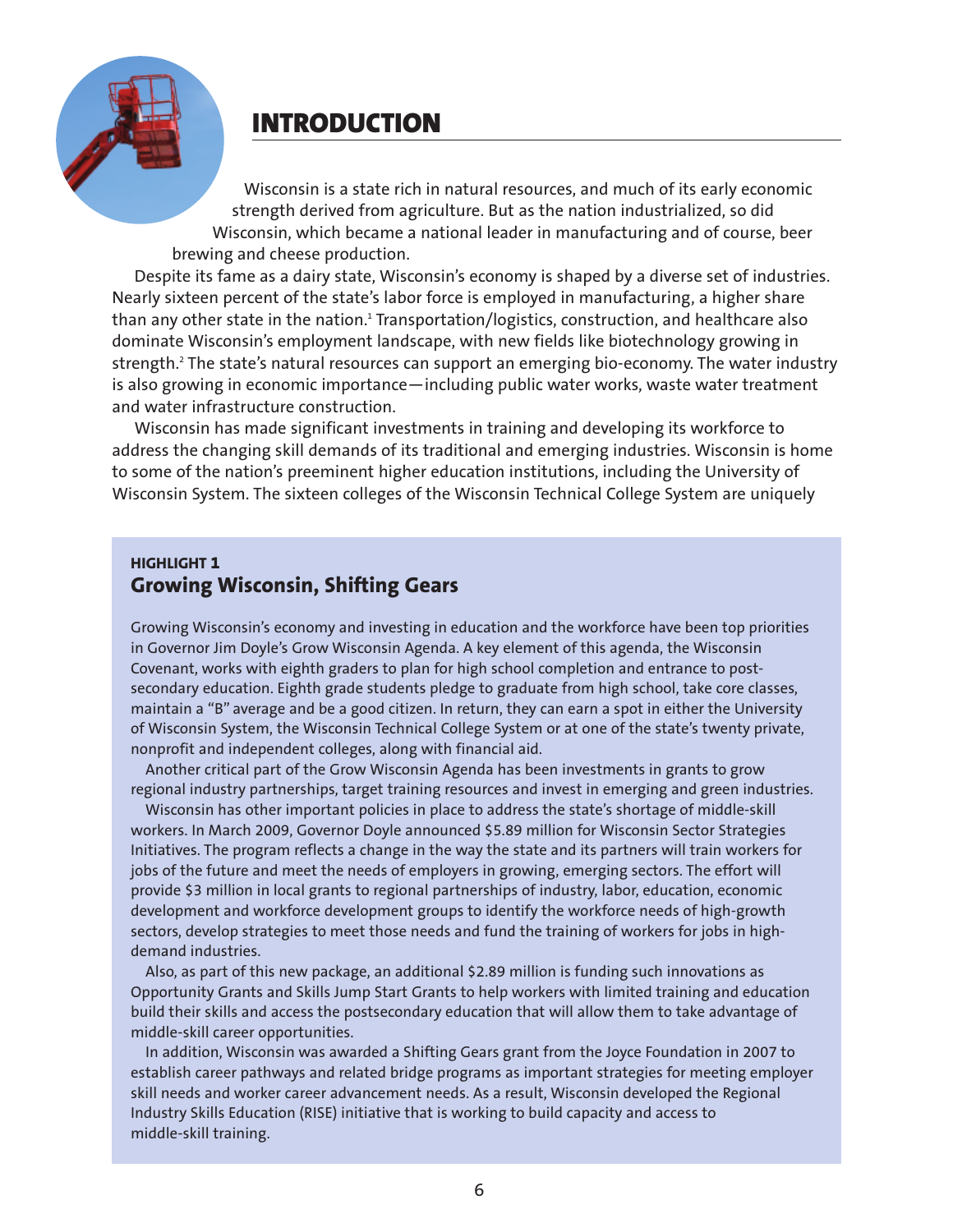positioned to provide postsecondary career and technical education and respond to the training needs of businesses across the state. The technical colleges offer more than 300 occupational programs leading to applied associate degrees or technical diplomas, as well as apprentice related instruction.3

Wisconsin has the oldest registered apprenticeship program in the country—a robust, demanddriven skills-training system that has served as a national model for nearly a century. Wisconsin is the only state, for example, that requires employers to pay apprentices' wages not only while on the job, but also during related classroom instruction.

Wisconsin has made significant investments to ensure pathways into apprenticeships and other occupational training for the state's young people. As a result of these investments, the state boasts strong school-to-work, Tech

#### **HIGHLIGHT 2 What is a middle-skill job?**

Some 46 percent of all job openings in Wisconsin between 2006 and 2016 will be in middle-skill jobs. (See Appendix for explanation of the methodology used to calculate middleskill jobs.)

#### **What is a middle-skill job?**

One that requires more than a high school diploma but less than a four-year college degree. The term middle-skill refers to the level of education and training required by a particular job. It should not be confused with the actual competence and capacity of workers and occupations many middle-skill occupations require highly skilled trade and technical workers.

#### **Who provides middle-skill training?**

Technical colleges, apprenticeship programs, nonprofit community-based training organizations, and private career schools.

**How can Wisconsin meet the demand for middle-skill jobs?** Every working Wisconsinite should have access to education or training past high school that produces job related credentials or progress toward a college degree and, if needed, the basic skills education required to enter that training.

Prep, and youth apprenticeship programs, important components of the state's middle-skill job preparation.

Wisconsin's strong education and training system is reflected in the educational attainment of its residents. Eighty-nine percent of Wisconsinites have at least a high school degree, above the national average of 85 percent. Twenty five percent have a four-year college degree or more, slightly below the national average of 28 percent.<sup>4</sup> Furthermore, the share of working Wisconsinites holding an associate degree significantly exceeds the national average.<sup>5</sup>

Wisconsin's diverse industries require a range of skills and education levels. However, this report reveals that more than half of all jobs in Wisconsin today—54 percent—are **middle-skill jobs** (Figure 1). Middle-skill jobs are those that require more than a high school diploma but less than a four-year degree.

Middle-skill jobs will continue to comprise a significant portion of the Wisconsin labor market in the immediate and foreseeable future. Funds from the American Recovery and Reinvestment Act (ARRA, also known as the Recovery Act) are expected to increase the number of middle-skill jobs in the state and nationwide. Middle-skill jobs will make up almost half of Wisconsin's job openings into the next decade.

Despite a strong system of postsecondary education and workforce training, Wisconsin, like most states, will experience shortages of the middle-skill workers critical to recovery and longterm economic growth. Prior to the recession, businesses across the state were reporting strong concerns about the impact of skilled worker shortages on their productivity and growth. To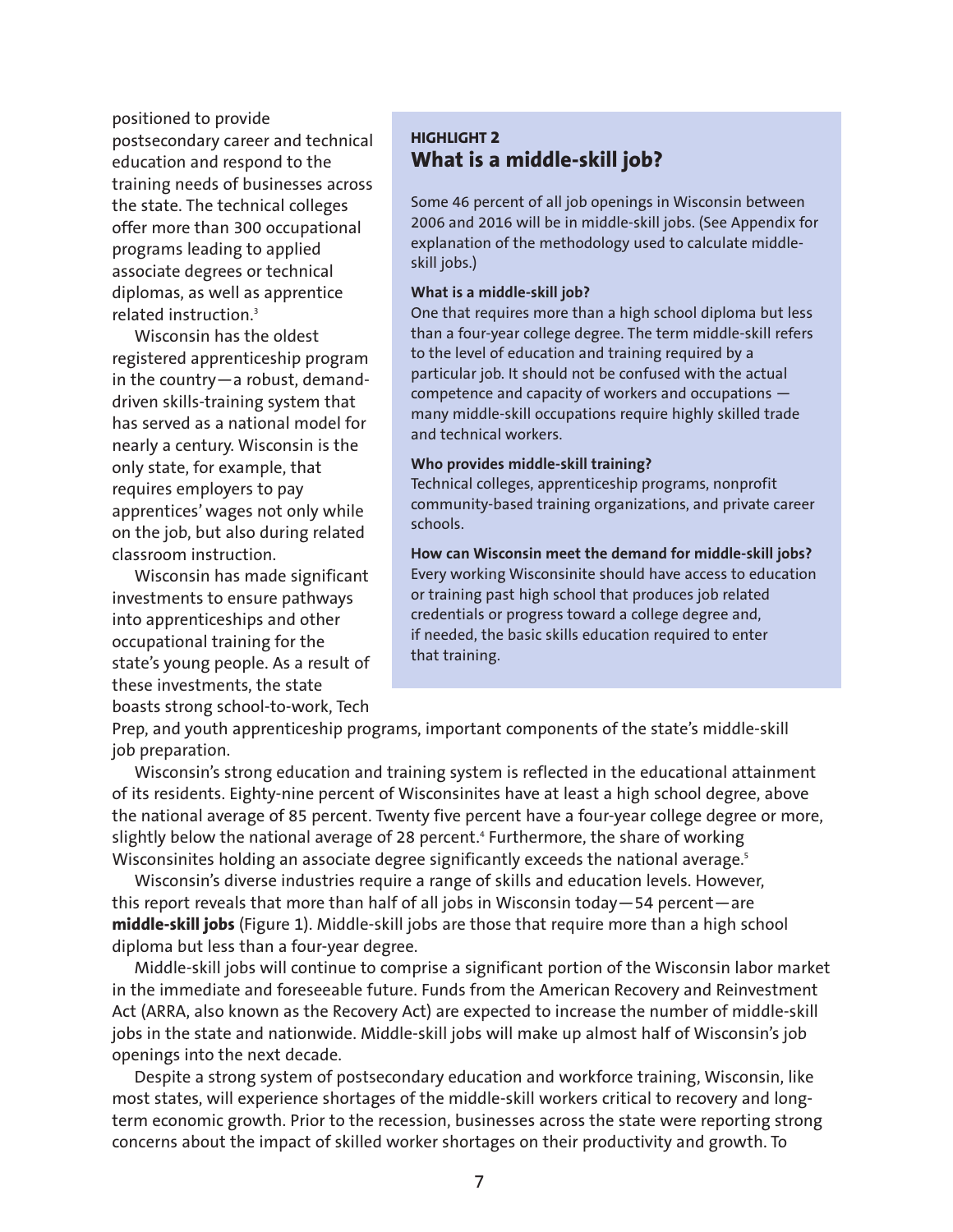maintain its edge and ensure the state can take advantage of the job creation generated by the economic recovery, Wisconsin must continue to invest in both high- and middle-skill education and training to ensure businesses have the talent they need. At the same time the state must also make investments to improve the basic literacy and numeracy skills that prevent too many adult workers from entering the postsecondary education programs that could help them advance.

Governor Doyle's *Grow Wisconsin Agenda* and related state- and foundation-initiated efforts (see Highlight 1) have made great strides toward not only addressing the educational and economic challenges facing the state during our country's current tough economic times, but also in inspiring a vision for the skilled workforce of Wisconsin's future. The challenges will be great, but **the state can respond with a truly transformative vision that will allow every worker in Wisconsin to be a part of economic recovery, including increasing access to postsecondary education or training for residents.** Every Wisconsinite should have the opportunity to complete education or training past high school that leads to a technical college degree or diploma, occupational credential, industry certification, or one's first two years of a four-year degree. It should be available at whatever point and pace makes sense for individual workers and industries. Wisconsin must further ensure that every person has access to the basic skills training needed to pursue such education.

America has done this successfully before. As discussed later in this report, there are precedents for resetting and raising the bar for educational attainment, and there is strong evidence that such broad human capital investments yield substantial dividends for both workers and businesses.

Wisconsin's need for qualified middle-skill workers today is greater than ever before. Federal investments from the Recovery Act will restore and grow jobs in industries with predominantly middle-skill jobs, such as construction, manufacturing and transportation. Matching the skills of the workforce with this demand will help the economy recover more quickly, take advantage of the resulting job creation, and prepare Wisconsin for better times ahead.

Investing in Wisconsin's workers so that they can fill middle-skill jobs makes sense for Wisconsin, and for the nation as a whole.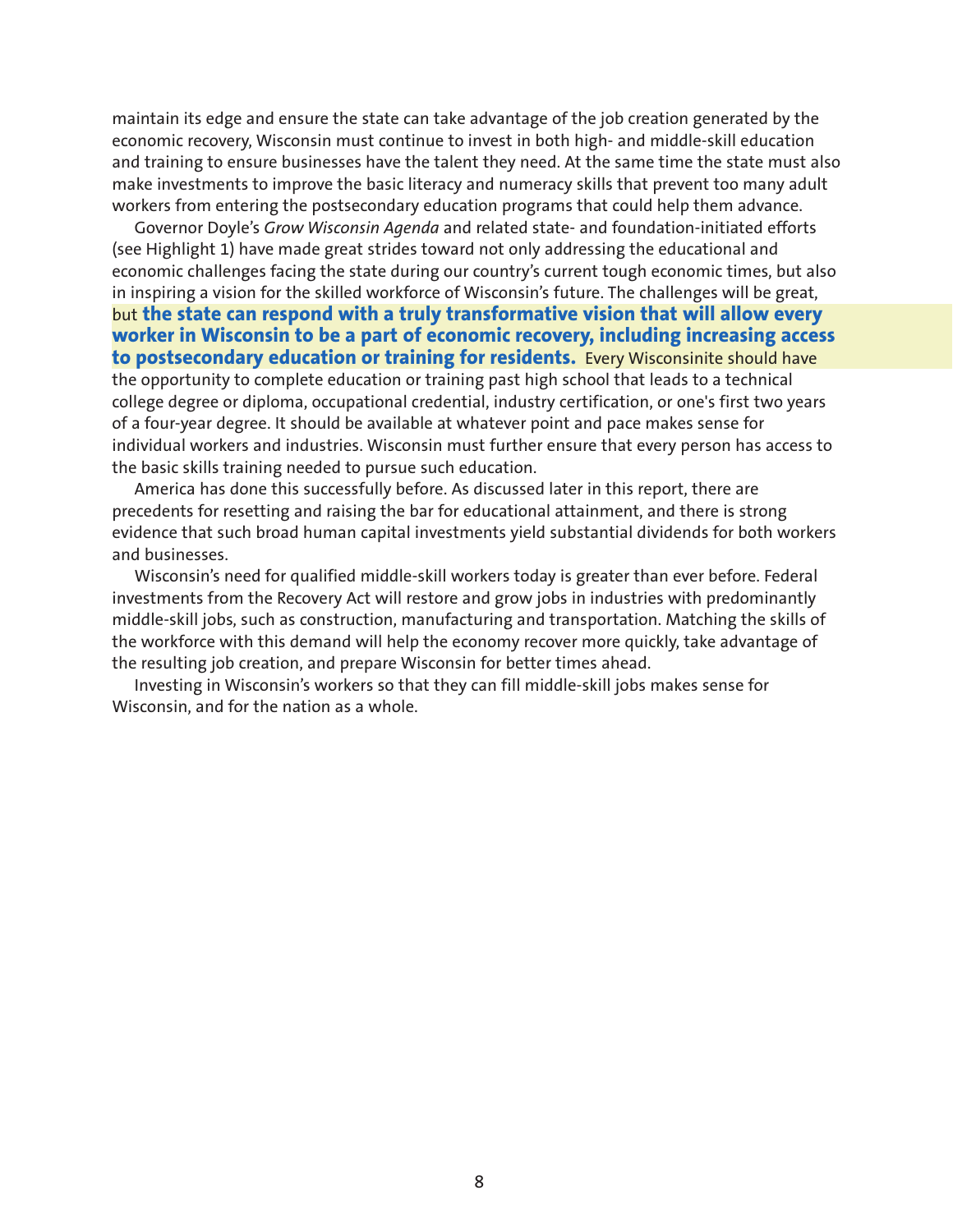

# **WISCONSIN'S OFTEN FORGOTTEN MIDDLE-SKILL JOBS**

Conventional wisdom holds that the nation has evolved into an "hourglass" or "dumbbell" economy: a bifurcated labor market with a number of highly skilled, highly paid workers at the top, a much larger number of low-skill, low-paid workers

at the bottom, and very little in the middle. This belief leads to the assumption that middle-skill occupations— the jobs that fueled the expansion of the world's largest economy in the 1950s and 60s and provided the foundation for a robust American middle class—are on the verge of extinction. As a result, many people believe that high-skill jobs requiring a college education are the only key to economic competitiveness and success.

It's a bleak picture, to be sure. It's also a myth.

#### The truth is that **middle-skill jobs, which require more than a high school education but less than a four-year degree, currently make up the largest segment of jobs in the U.S. economy, and will continue to do so for years to come.**

While middle-skill jobs have declined slightly as a portion of total employment nationwide, roughly half of all employment today is still in middle-skill occupations. And nearly half (about 45%) of all US job openings into the next decade will be at the middle-skill level. This compares with one-third of job openings in high-skill occupational categories and 22 percent in occupations requiring no more than a high school degree.<sup>6</sup>

Middle-skill jobs are even more important in Wisconsin. In 2008 almost 54 percent of all Wisconsin jobs were middle-skill jobs, representing nearly 1.5 million workers (Fig. 1, Table 1). The demand for middle-skill workers in the state will remain high in the decade between 2006 and 2016, with more than 426,000 middle-skill job openings expected during this time. This compares to low-skill jobs and high-skill jobs, which will account for 25 percent and 29 percent of openings respectively (Fig. 2, Table 2).

Certain middle-skill jobs are projected to see particularly high demand in the coming decade. For example, according to Wisconsin's Department of Workforce Development, between 2006 and 2016 the number of jobs for industrial and commercial electronic equipment repair and installation technicians will grow by 9 percent. Auto service technicians and mechanics jobs will increase by 8 percent. Bus and diesel engine specialist jobs will increase by 11 percent.<sup>7</sup>

What's more, *as federal economic recovery funds are invested,a large share of the jobs that these funds create will be middle-skill jobs* in building and repairing roads, manufacturing renewable energy products and caring for the aging population. Mark Zandi, Chief Economist at Moody's, projects that by the fourth quarter of 2012, recovery spending from ARRA will substantially improve employment nationwide in several industries dominated by middle-skill jobs, including construction (802,800 jobs), manufacturing (589,700) and transportation and warehousing  $(129,600).$ <sup>8</sup>

Despite these numbers, too many policymakers at both the federal and state levels have increasingly focused on four-year and advanced degree attainment, without proportionate attention to middle-skill jobs or the education and training investments needed to ensure that workers have the skills they need to succeed in these vital occupations. This represents a lost opportunity to invest in the economy, both for the immediate recovery and long-term economic future.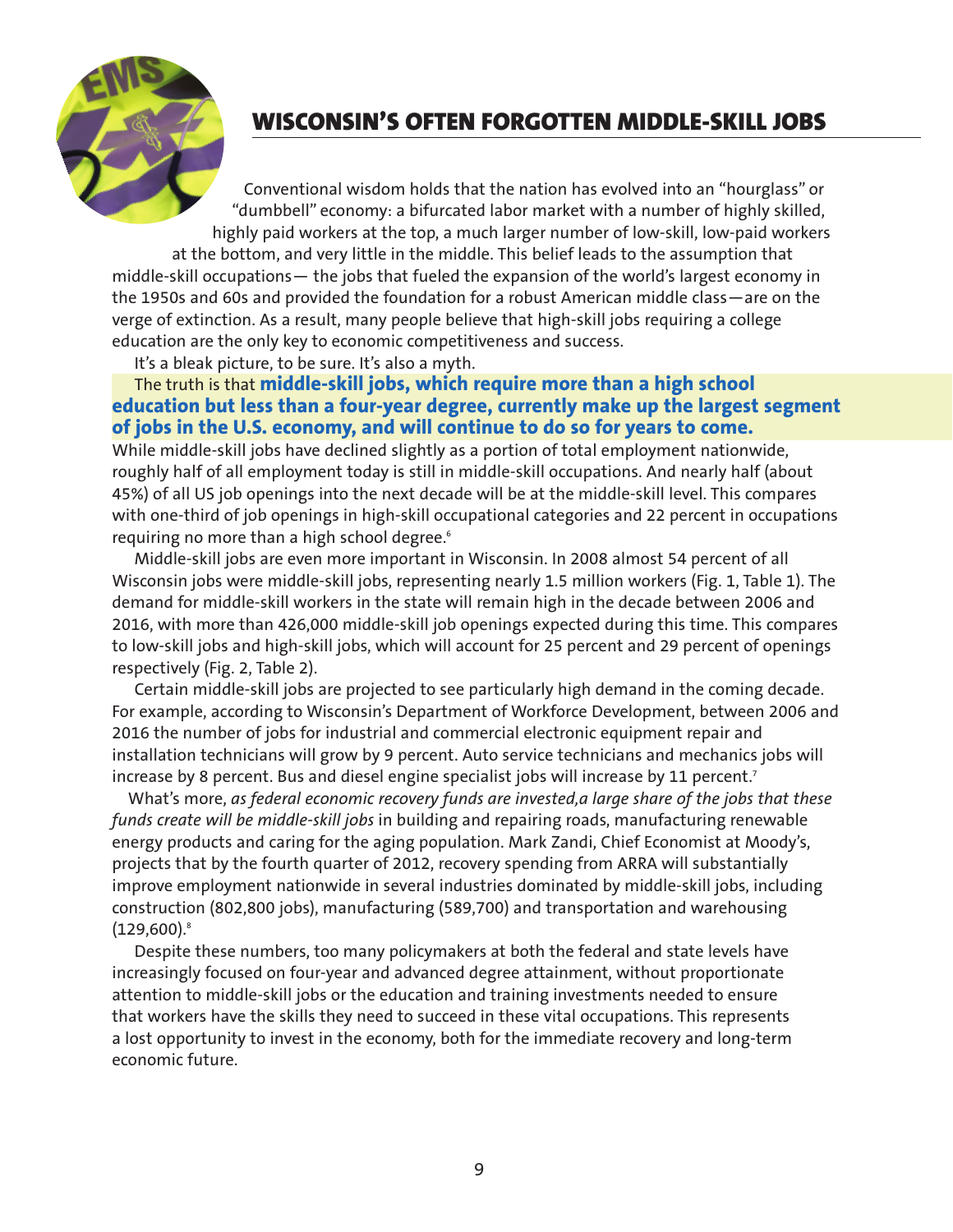## *Demand for Middle-Skill Jobs is Strong, Will Remain Strong in Wisconsin*



## **FIGURE 1. Wisconsin Jobs by Skill Level, 2008**

# **TABLE 1. Wisconsin Jobs by Skill Level, 2008**

| Employment<br>2,776,690 | Percent<br>100.0% |
|-------------------------|-------------------|
|                         |                   |
|                         |                   |
|                         |                   |
| 106,670                 | 3.8%              |
| 113,040                 | 4.1%              |
| 510,140                 | 18.4%             |
| 729,850                 | 26.3%             |
|                         |                   |
| 283,310                 | 10.2%             |
| 437,780                 | 15.8%             |
| 108,600                 | 3.9%              |
| 105,580                 | 3.8%              |
| 341,170                 | 12.3%             |
| 217,210                 | 7.8%              |
| 1,493,650               | 53.8%             |
|                         |                   |
| 548,290                 | 19.7%             |
| 4,880                   | 0.2%              |
| 553,170                 | 19.9%             |
|                         |                   |

\*All Occupations also includes "non-classifiable" occupations which do not fit into standard occupational categories. Source: Calculated by TWA from the Bureau of Labor Statistics website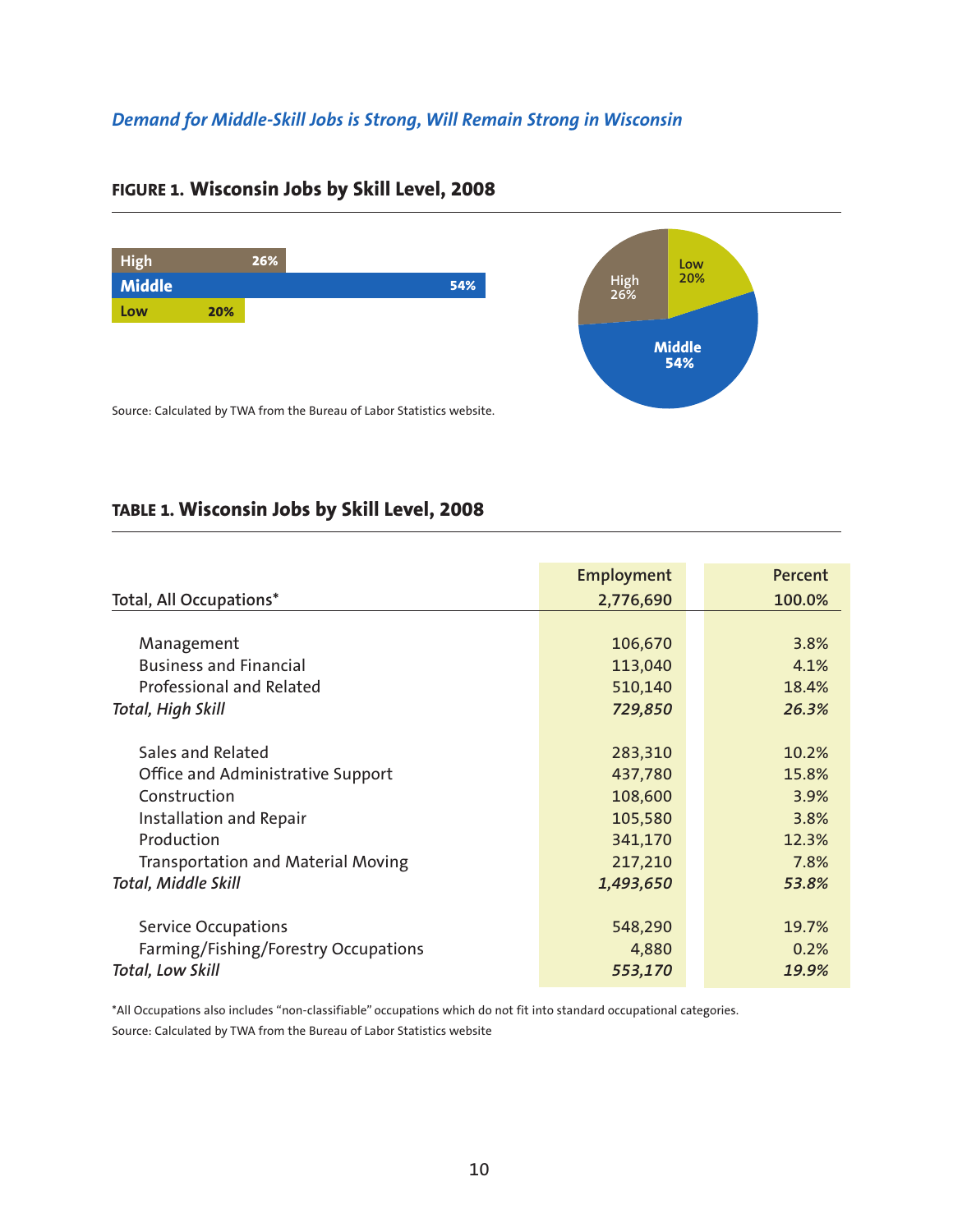



Source: Calculated by TWA from Wisconsin Department of Workforce Development data.

## **TABLE 2. Wisconsin Jobs and Total Job Openings by Skill Level, 2006-2016**

|                                           |           | Employment | <b>Job Openings</b> |        |  |
|-------------------------------------------|-----------|------------|---------------------|--------|--|
|                                           | 2006      | 2016       | <b>Number</b>       | %      |  |
|                                           |           |            |                     |        |  |
| <b>Total, All Occupations</b>             | 3,079,470 | 3,325,840  | 926,600             | 100.0% |  |
|                                           |           |            |                     |        |  |
| Management                                | 124,200   | 130,080    | 33,900              | 3.7%   |  |
| <b>Business &amp; Financial</b>           | 123,970   | 139,690    | 37,100              | 4.0%   |  |
| Professional and Related                  | 602,100   | 677,360    | 197,200             | 21.3%  |  |
| Total, High Skill                         | 850,270   | 947,130    | 268,200             | 28.9%  |  |
|                                           |           |            |                     |        |  |
| Sales and Related                         | 298,790   | 311,650    | 103,200             | 11.1%  |  |
| Office and Administrative Support         | 478,940   | 500,960    | 124,100             | 13.4%  |  |
| Construction                              | 138,220   | 150,130    | 36,700              | 4.0%   |  |
| Installation and Repair                   | 115,930   | 123,380    | 26,200              | 2.8%   |  |
| Production                                | 357,070   | 363,580    | 77,300              | 8.3%   |  |
| <b>Transportation and Material Moving</b> | 234,890   | 242,010    | 58,500              | 6.3%   |  |
| Total, Middle Skill                       | 1,623,840 | 1,691,710  | 426,000             | 46.0%  |  |
|                                           |           |            |                     |        |  |
| <b>Service Occupations</b>                | 600,300   | 681,480    | 230,800             | 24.9%  |  |
| Farming/Fishing/Forestry Occupations      | 5,080     | 5,550      | 1,700               | 0.2%   |  |
| <b>Total, Low Skill</b>                   | 605,380   | 687,030    | 232,500             | 25.1%  |  |

Source: Calculated by TWA from Wisconsin Department of Workforce Development data.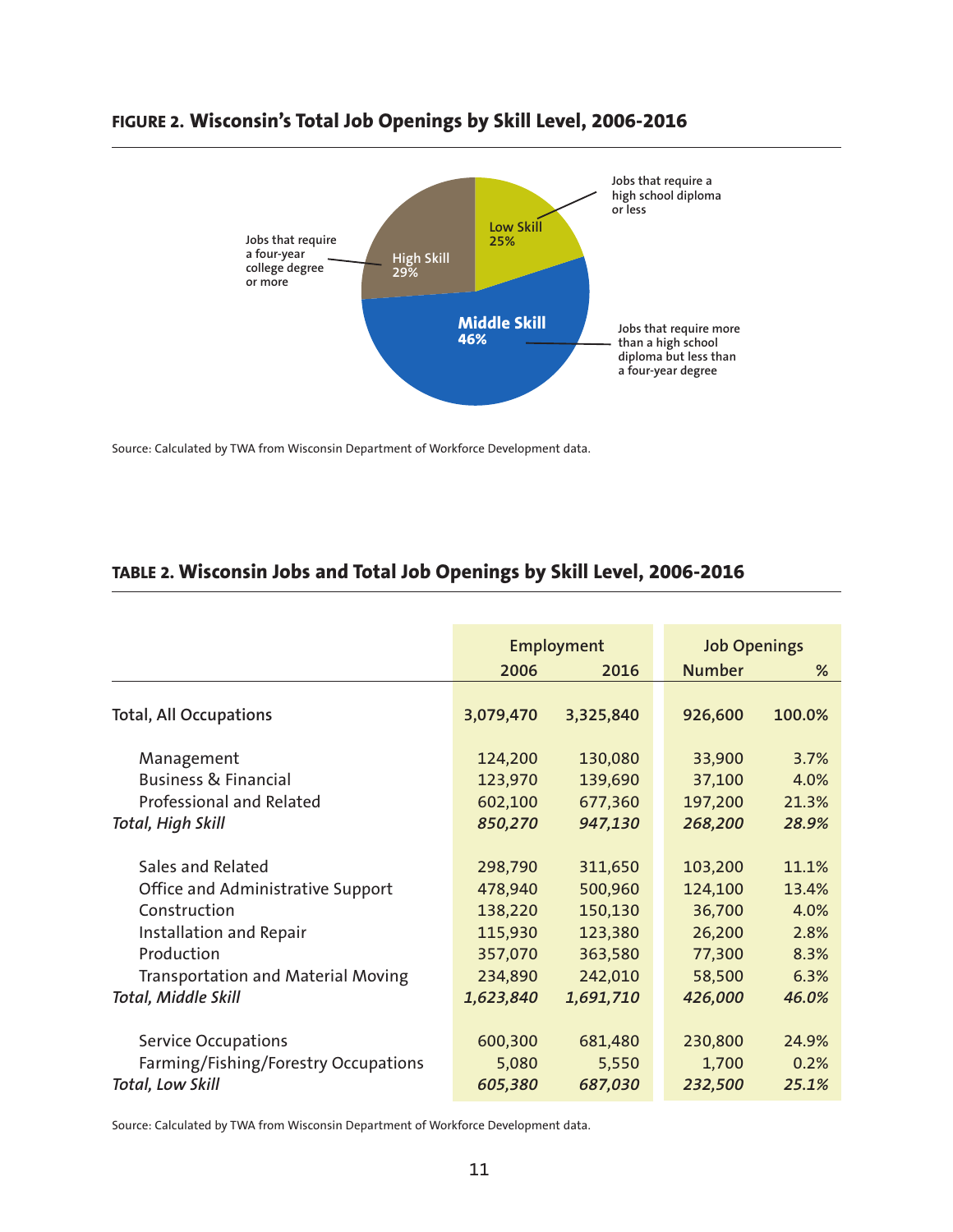#### **HIGHLIGHT 3 Missing the Roots in the STEM**

Policymakers have become increasingly concerned about U.S. global competitiveness in recent years, and a broad consensus has developed about the need for a strong science, technology, engineering, and math (STEM) workforce to support innovation industries and emerging technologies. In particular, business and political leaders have called for increasing the number of students receiving bachelor or advanced degrees in these fields.

However, these highly skilled professionals aren't the only STEM workers in short supply. Employers have indicated there is a significant shortage of the technicians and middle-skill workers needed to implement the new technologies.

A 2005 National Association of Manufacturers report found that while 35 percent of manufacturers anticipated a shortage of scientists and engineers, more than twice as many respondents anticipated a shortage of skilled production workers, precisely the kind of middle-skill jobs that require more than high school but less than a four-year degree.<sup>9</sup>

In a recent solicitation for grant proposals, the U.S. Department of Labor emphasized the importance of the middle-skill STEM workforce:

*"The STEM workforce pipeline challenge is not just about the supply and quality of the baccalaureate and advance degree earners. A large percentage of the workforce in industries and occupations that rely on STEM knowledge and skills are technicians, including others who enter and advance in their field through subbaccalaureate degrees and certificates or through workplace training. Creating interest and preparing more Americans to be productive in STEM-related jobs will require attention to segments of the workforce that are often overlooked in STEM discussions: incumbent workers who need skills upgrading, dislocated workers who are trying to find new jobs in industries with a future, and individuals from groups traditionally underrepresented in STEM fields."10*

Wisconsin technical colleges are actively involved in preparing students for middle-skill STEM jobs. About one-third of Wisconsin technical colleges' postsecondary programs are STEM related and are spread out across a number of career clusters. The technical college system estimates STEM-related instruction accounts for thirty percent of total enrollments.

Three of Wisconsin's technical colleges became the first two-year institution participants in the nationwide Louis Stokes Alliances for Minority Participation effort. Under this National Science Foundation funded program, colleges and universities collaborate to increase the number of underrepresented minorities in STEM disciplines.

Wisconsin is one of the first five states to engage in the STEM Equity Pipeline Project, a national project developed by the National Alliance for Partnerships in Equity, to attract more girls, students of color, and students with disabilities to STEM fields.

In addition, an online portal is being developed as a centralized meeting spot for Wisconsin educators, students, businesses, career facilitators, citizens, and policymakers to connect STEM needs with educational and career opportunities in their communities. This site (www.wistem.org) is designed both for young people and working adults.

In Wisconsin, a truly comprehensive innovation agenda must address the demand for both highly educated professionals and the middle-skill workers needed to implement their strategies. These middle-skill workers are at the roots of a successful STEM strategy, nationally and in Wisconsin.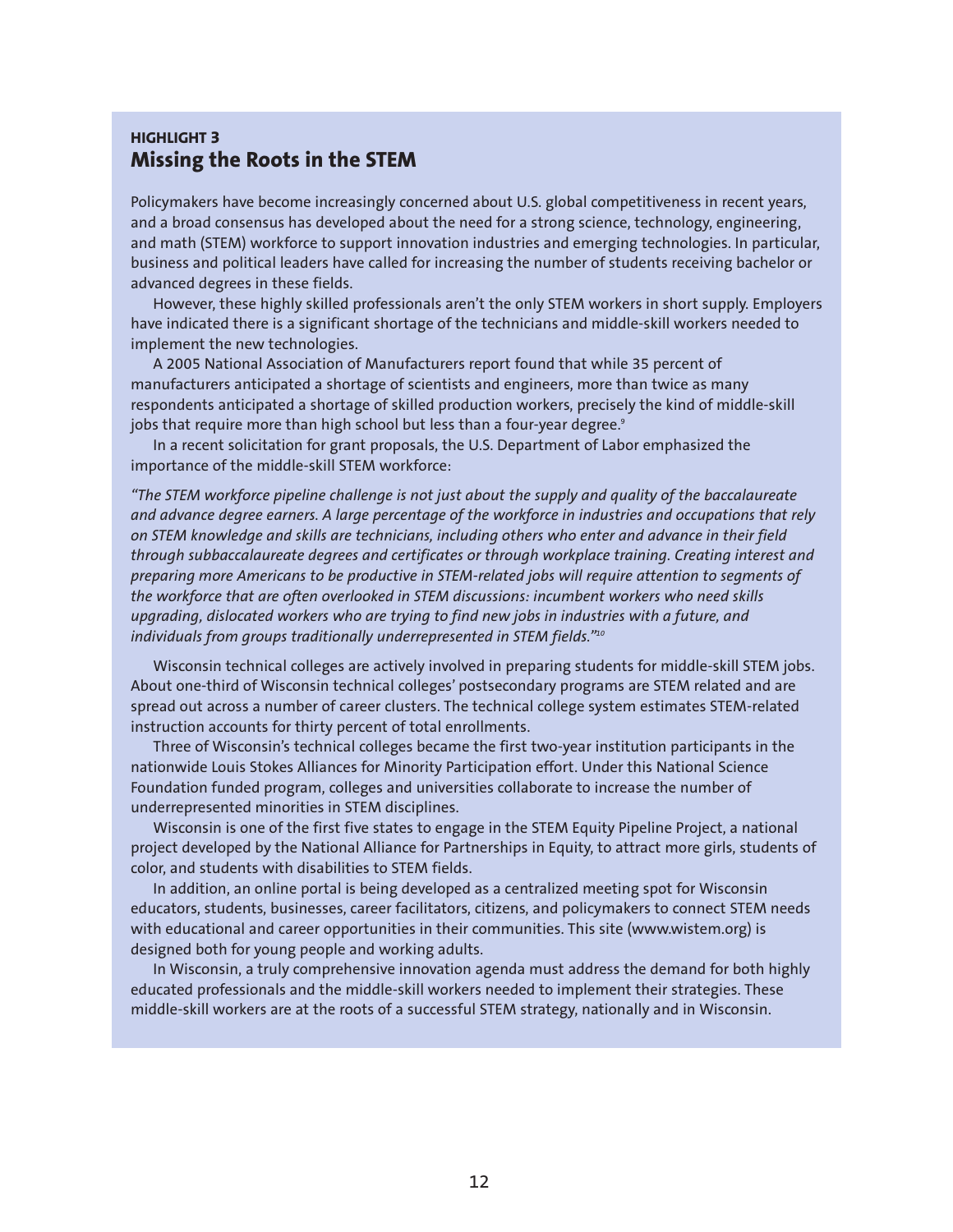

# **THE FACE OF WISCONSIN'S MIDDLE-SKILL JOBS**

What is a middle-skill job? It requires education or training past high school, but not a four year degree. You may not know it, but you probably see people working in middle-skill jobs every day.

In fact, Wisconsin's communities rely on middle-skill jobs. Middle-skill workers are the medical technicians and therapists who keep communities healthy. They are the telecommunications specialists, electronic technicians, engineering technicians, and industrial mechanics who keep Wisconsin's infrastructure up and running. They are the machine tool operators, fabricators, and mechanical designers who build products that keep the economy humming. They are the water treatment plant operators and water quality inspectors that provide safe drinking water to Wisconsin residents. They are the police officers, fire fighters, and paramedics who keep Wisconsin safe. Many are local, hands-on jobs that are unlikely to be outsourced to other countries.

Many of these are well-paid jobs, offering Wisconsin workers a chance at economic security and prosperity. As illustrated in Table 3, many middle-skill jobs that are projected to have significant openings into the future offer entry-level pay of at least \$10 per hour and experienced hourly wages of \$20-30 and hour, well above the 2008 Wisconsin median hourly wage of \$15.48.<sup>11</sup>

#### **HIGHLIGHT 4 Do all middle-skill jobs pay high wages?**

Of course, not all middle-skill occupations pay well or have meaningful advancement opportunities. Skills are only part of the economic success equation. But nationally, growth in demand for many middle-skill occupations has been fast enough to generate not only strong employment growth, but also rapid growth in wages. $12$ 

In Wisconsin, as in the nation as a whole, on average, those with middle-skill education levels command higher wages than those with only a high school diploma. The Center on Wisconsin Strategy reports that, on average, Wisconsin adults with some college but no degree earn \$3.63 per hour more than high school dropouts. Those who complete a two-year occupational/vocational associate degree earn \$3.72 more per hour compared to those who complete some college but receive no degree.<sup>13</sup>

At the national level, the data tell a similar story. Between 1997 and 2005, American workers on the whole saw an overall real wage increase of just 5 percent (adjusting for inflation). At the same time, many middle-skill occupations saw significantly higher wage increases.<sup>14</sup>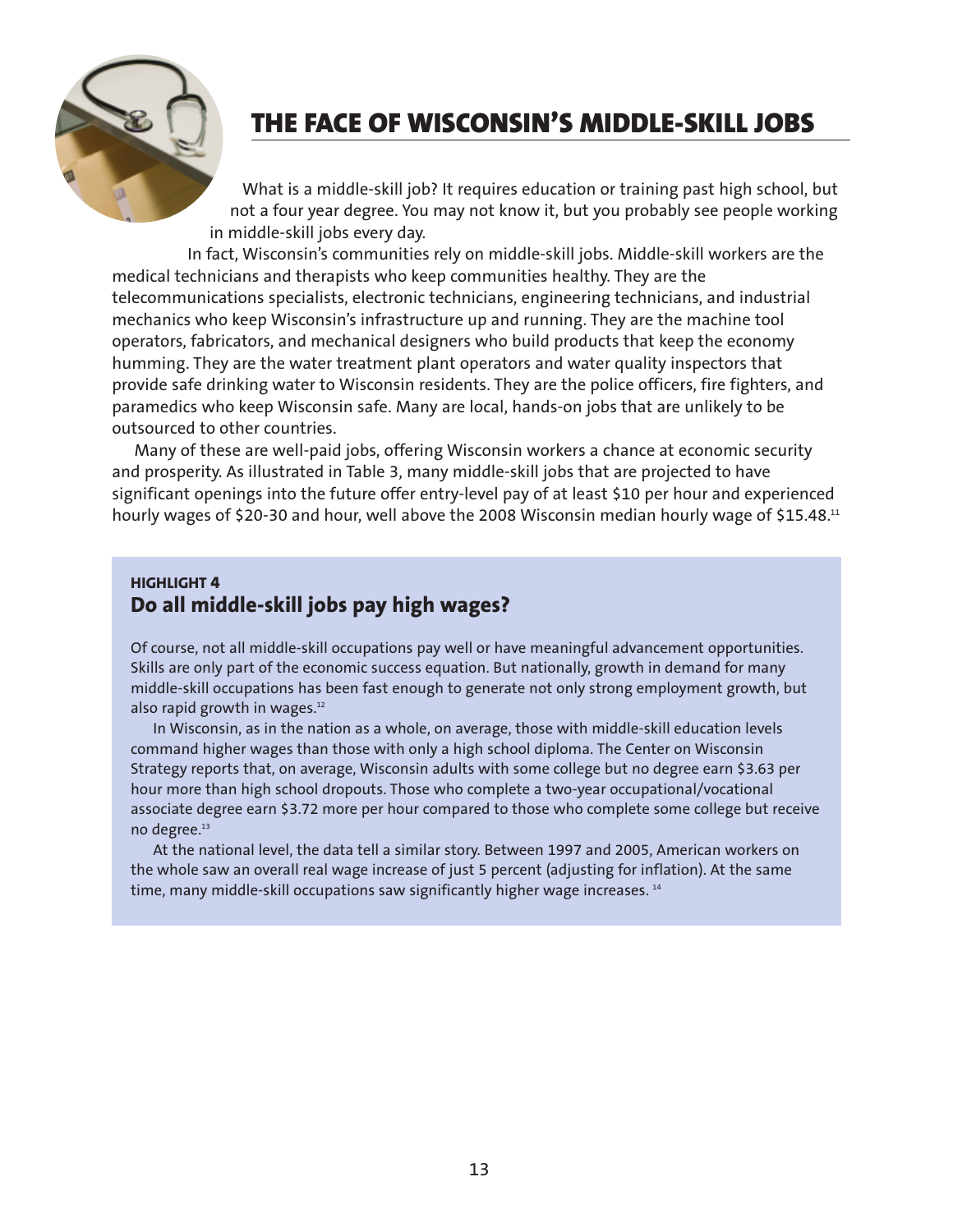#### *Key Middle-Skill Opportunities in Wisconsin*

*This table highlights middle-skill jobs that are projected to have significant numbers of openings in the near future, and that pay an entry-level wage of at least \$10/hour.*

# **TABLE 3. Projected Wisconsin Demand for 30 Middle-Skill Occupations, 2006-2016**<sup>15</sup>

| <b>Occupational Title</b>                                                                         | <b>Average</b><br>Annual<br><b>Openings</b> | <b>Typical Education and Training Path</b>    | <b>Average</b><br>Annual<br><b>Salary</b> | <b>Entry</b><br>Level<br>Wage | <b>Experienced</b><br><b>Hourly</b><br><b>Wage</b> |
|---------------------------------------------------------------------------------------------------|---------------------------------------------|-----------------------------------------------|-------------------------------------------|-------------------------------|----------------------------------------------------|
| <b>Construction and Utilities</b>                                                                 |                                             |                                               |                                           |                               |                                                    |
| Carpenters                                                                                        | 700                                         | Long-term on-the-job training, apprenticeship | \$38,760                                  | \$12.54                       | \$21.68                                            |
| Electricians                                                                                      | 490                                         | Long-term on-the-job training, apprenticeship | \$47,831                                  | \$16.36                       | \$26.31                                            |
| Plumbers, Pipefitters, Steamfitters                                                               | 340                                         | Long-term on-the-job training, apprenticeship | \$54,268                                  | \$17.86                       | \$30.21                                            |
| <b>Construction Laborers</b>                                                                      | 250                                         | Moderate-term on-the-job training             | \$35,212                                  | \$11.22                       | \$19.78                                            |
| Operating Engineers and Other<br><b>Construction Equipment Operators</b>                          | 240                                         | Moderate-term on-the-job training             | \$45,693                                  | \$15.68                       | \$25.11                                            |
| Manufacturing                                                                                     |                                             |                                               |                                           |                               |                                                    |
| Welders, Cutters, Solderers, Brazers                                                              | 360                                         | Postsecondary vocational training             | \$33,933                                  | \$12.56                       | \$18.19                                            |
| Machinists                                                                                        | 300                                         | Postsecondary voc. training, apprenticeship   | \$36,697                                  | \$12.81                       | \$20.06                                            |
| Cutting, Punching, and Press<br>Machine Setters, Operators, and                                   |                                             |                                               |                                           |                               |                                                    |
| Tenders, Metal and Plastic                                                                        | 270                                         | Moderate-term on-the-job training             | \$29,377                                  | \$10.20                       | \$16.08                                            |
| <b>Industrial Machinery Mechanics</b>                                                             | 250                                         | Postsecondary voc. training, apprenticeship   | \$43,525                                  | \$15.40                       | \$23.69                                            |
| <b>Printing Machine Operators</b>                                                                 | 250                                         | Moderate-term on-the-job training             | \$34,716                                  | \$10.88                       | \$19.59                                            |
| Maintenance and Repair Workers,<br>General                                                        | 240                                         | Postsecondary voc. training, apprenticeship   | \$35,045                                  | \$11.62                       | \$19.46                                            |
| Molding, Coremaking, and Casting<br>Machine Setters, Operators, and<br>Tenders, Metal and Plastic | 220                                         | Moderate-term on-the-job training             | \$29,078                                  | \$10.19                       | \$15.87                                            |
| Healthcare                                                                                        |                                             |                                               |                                           |                               |                                                    |
| <b>Registered Nurses</b>                                                                          | 2,180                                       | Associate or Bachelor's degree*               | \$57,376                                  | \$22.15                       | \$30.30                                            |
| Licensed Practical and Licensed                                                                   |                                             |                                               |                                           |                               |                                                    |
| <b>Vocational Nurses</b>                                                                          | 430                                         | Postsecondary vocational training             | \$37,618                                  | \$15.20                       | \$19.53                                            |
| <b>Medical Assistants</b>                                                                         | 350                                         | Moderate-term on-the-job training             | \$27,632                                  | \$10.88                       | \$14.49                                            |
| <b>Dental Assistants</b>                                                                          | 250                                         | Moderate-term on-the-job training             | \$29,454                                  | \$11.24                       | \$15.62                                            |
| Dental Hygienists                                                                                 | 210                                         | Associate degree                              | \$55,069                                  | \$22.77                       | \$28.33                                            |
| <b>Clerical/Sales</b>                                                                             |                                             |                                               |                                           |                               |                                                    |
| <b>Customer Service Representatives</b>                                                           | 2,100                                       | Moderate-term on-the-job training             | \$31,243                                  | \$10.53                       | \$17.27                                            |
| Bookkeeping, Accounting, and<br><b>Auditing Clerks</b>                                            | 1,200                                       | Moderate-term on-the-job training             | \$29,988                                  | \$10.17                       | \$16.54                                            |
| Secretaries, Except Legal, Medical,<br>and Executive                                              | 720                                         | Postsecondary vocational training             | \$28,122                                  | \$10.22                       | \$15.17                                            |
| <b>Computer Support Specialists</b>                                                               | 360                                         | Associate degree                              | \$40,400                                  | \$13.88                       | \$22.20                                            |
| Social and Human Service Assistants                                                               | 300                                         | Moderate-term on-the-job training             | \$29,355                                  | \$10.06                       | \$16.14                                            |
| Production, Planning, and<br><b>Expediting Clerks</b>                                             | 250                                         | Moderate-term on-the-job training             | \$40,119                                  | \$13.89                       | \$21.99                                            |
| <b>Bill and Account Collectors</b>                                                                | 220                                         | Short-term on-the-job training                | \$29,219                                  | \$10.80                       | \$15.67                                            |

\* Depending upon the specific position and employer either an Associate or Bachelor's degree are most common.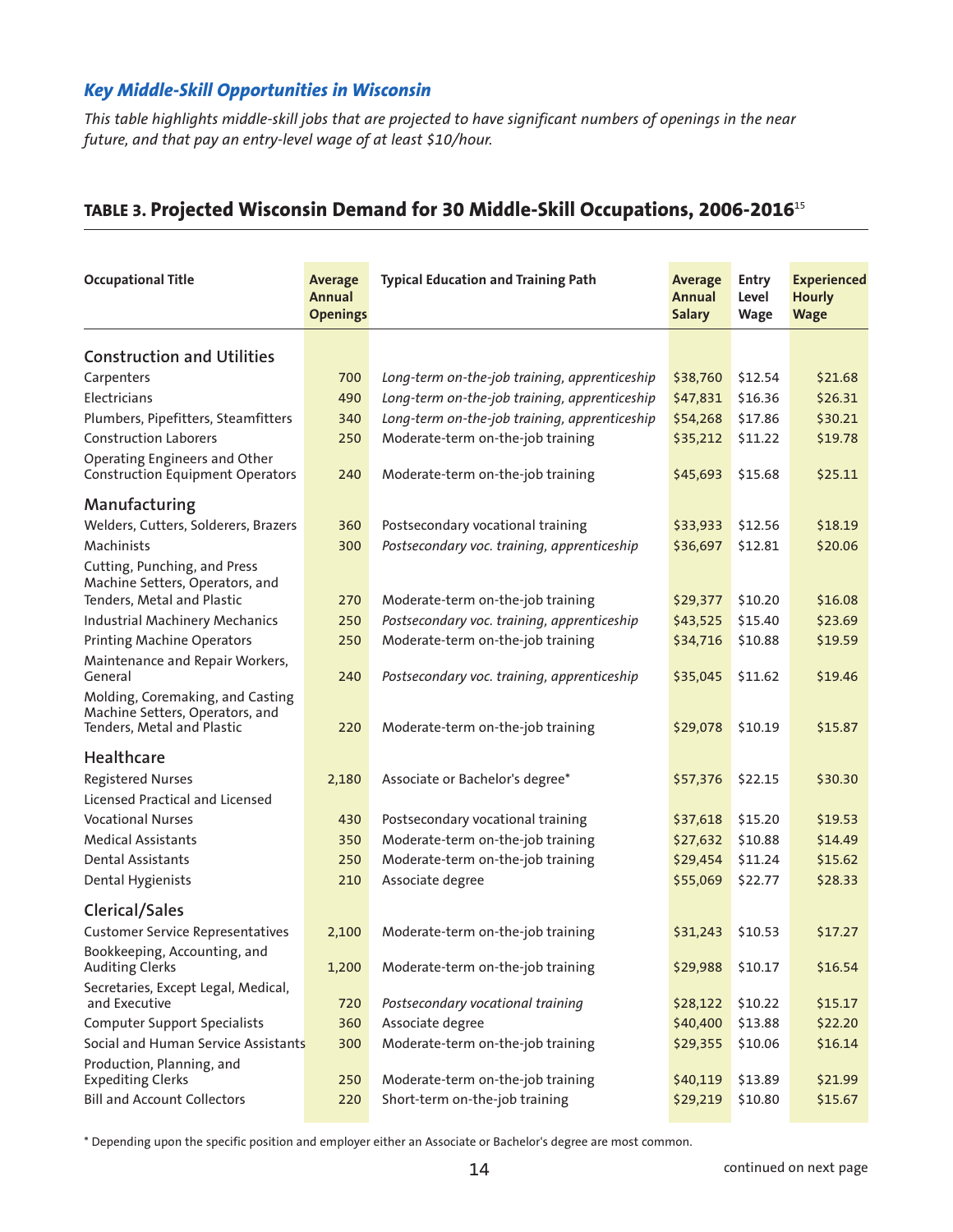# **TABLE 3. Projected Wisconsin Demand for 30 Middle-Skill Occupations, 2006-2016**<sup>15</sup>

| <b>Occupational Title</b>                        | Average<br>Annual<br><b>Openings</b> | <b>Typical Education and Training Path</b><br>Average<br>Annual<br><b>Salary</b> |          | Entry<br>Level<br>Wage | <b>Experienced</b><br><b>Hourly</b><br><b>Wage</b> |
|--------------------------------------------------|--------------------------------------|----------------------------------------------------------------------------------|----------|------------------------|----------------------------------------------------|
| Logistics                                        |                                      |                                                                                  |          |                        |                                                    |
| Truck Drivers, Heavy and<br>Tractor-Trailer      | 1,520                                | Moderate-term on-the-job training                                                | \$38,070 | \$12.82                | \$21.04                                            |
| Automotive Service Technicians<br>and Mechanics  | 420                                  | Postsecondary vocational training                                                | \$34,887 | \$10.69                | \$19.81                                            |
| Industrial Truck and<br><b>Tractor Operators</b> | 390                                  | Short-term on-the-job training                                                   | \$29,931 | \$10.80                | \$16.18                                            |
| Other                                            |                                      |                                                                                  |          |                        |                                                    |
| Police and Sheriff's Patrol Officers             | 340                                  | Long-term on-the-job training                                                    | \$45,269 | \$15.16                | \$25.07                                            |
| Correctional Officers and Jailers                | 270                                  | Moderate-term on-the-job training                                                | \$36,920 | \$14.83                | \$19.21                                            |
| <b>Postal Service Mail Carriers</b>              | 220                                  | Short-term on-the-job training                                                   | \$43,449 | \$17.07                | \$22.80                                            |

continued from previous page

For a complete list of Key Middle-Skill Opportunities in Wisconsin, see http://www.cows.org/pdf/ds-middleskillopportunities.pdf. Source: Center on Wisconsin Strategy, Key Middle-Skill Opportunities in Wisconsin, 2009.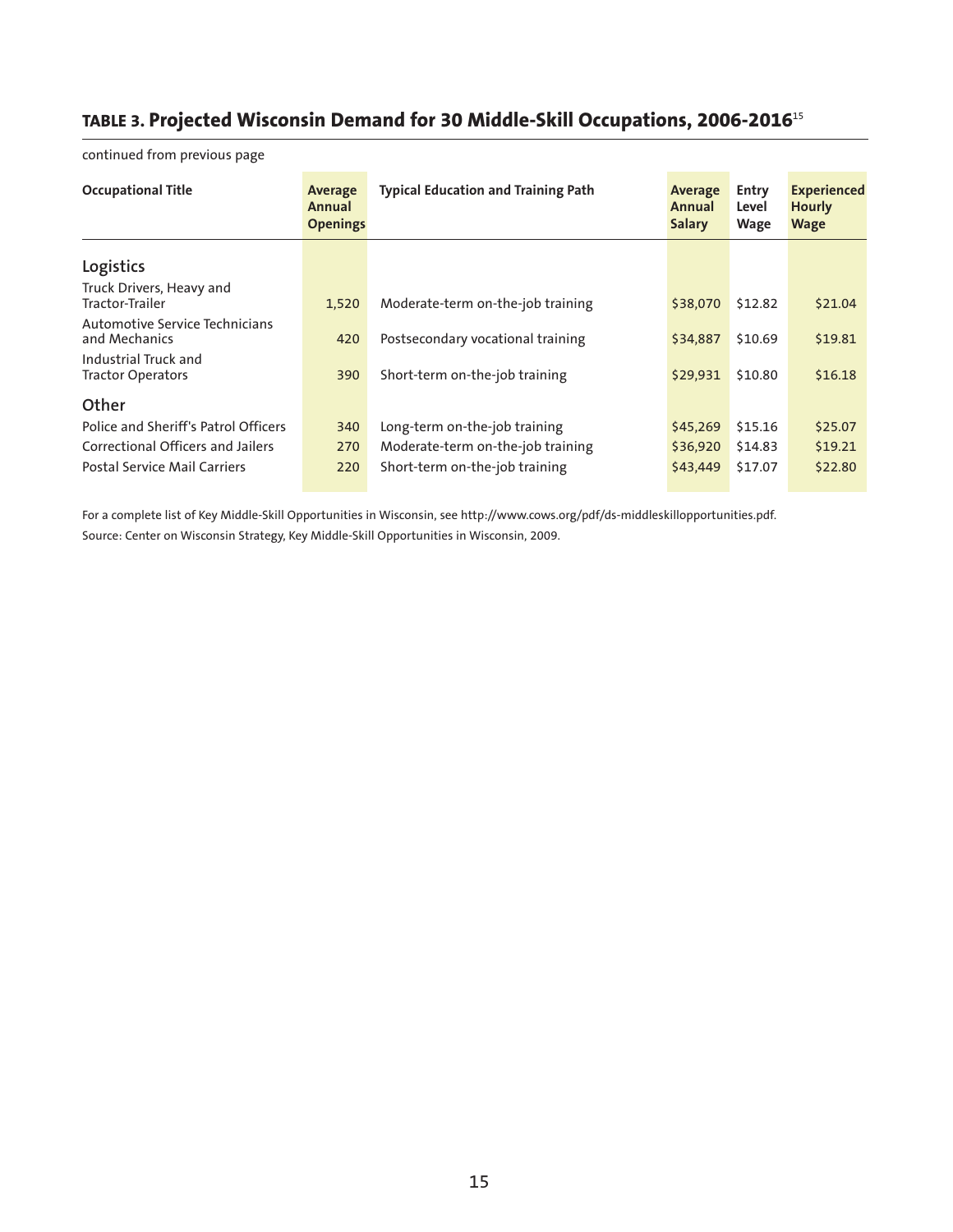#### **HIGHLIGHT 5 The Middle of the Green Revolution**

More than ever, policymakers and business leaders are paying attention to clean energy industries and technologies, which promise profound environmental and economic benefits for all Americans. One of the highest priorities in federal and state economic recovery policies has been strong investment in creation of a "green economy" and "green jobs."

But what are those jobs?

A report by the Center on Wisconsin Strategy, the Apollo Alliance, and The Workforce Alliance found that the skills needed in the green economy closely mirror the middle-skill demands of the labor market as a whole. *Greener Pathways* examines emerging opportunities in the energy efficiency, wind, and biofuels sectors, and urges stakeholders to scale up green job training by leveraging existing state and local workforce development systems.<sup>16</sup>

#### *Green Jobs are Middle-Skill Jobs*



**FIGURE 3. U.S. Employment in Green Industries by Skill Level, 2004**

Source: Tabulated by TWA from the US Bureau of Labor Statistics website.

Clearly, there are specific energy efficiency and clean energy industries with a high demand for middle-skill workers. But the Center on Wisconsin Strategy's "Greening Wisconsin's Workforce" report finds that a green economy, and specifically a clean energy economy, will generate middle-skill jobs across sectors and industries.<sup>17</sup>

Wisconsin is putting pieces in place to respond to the middle-skill job opportunities that could be created in the movement toward a green economy. Even before the Recovery Act created the potential for a new wave of green jobs, Wisconsin was already investing in green energy training. Wisconsin has at least thirteen certificate or associate degree training programs in wind, solar, biofuels and renewable energy at its technical colleges, requiring anywhere from 12 to 68 credits to complete.<sup>18</sup>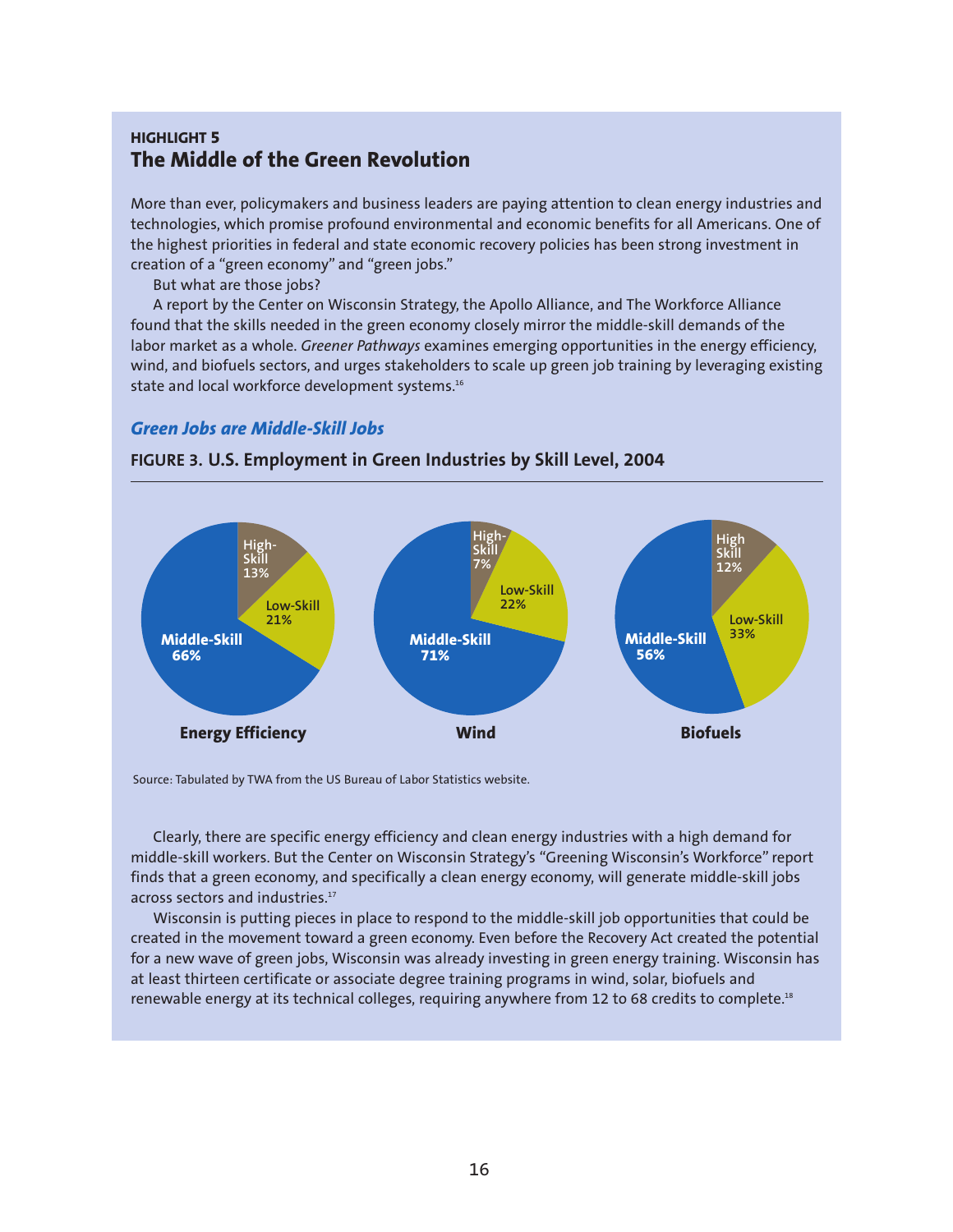

# **WISCONSIN'S MIDDLE-SKILL GAP PAST AND FUTURE**

Wisconsin's economic recovery and long-term future depend in part on ensuring an adequate source of skilled workers to fill middle-skill jobs. Those middle-skill jobs are going to comprise the main portion of employment and worker-generated economic activity in the state.

Wisconsin, like most states, has been experiencing a shortage of middle-skill workers (Fig. 4). In 2007, about 54 percent of all jobs were estimated as middle-skill, but only 46 percent of Wisconsin workers had the education and training specific to those positions. Industries from manufacturing to health care struggled to find the skilled workers they needed.

## *Wisconsin's Skills Mismatch: A Middle-Skill Gap*



#### **FIGURE 4. Wisconsin's Jobs and Workers by Skill Level, 2007**

Sources: Wisconsin Department of Workforce Development & US Bureau of the Census

Right now, unfortunately, Wisconsin and the rest of the nation are experiencing high unemployment. But as the state moves from recession into recovery, Wisconsin employers will likely once again face the challenge of finding qualified middle-skill workers for thousands of well-paid and rewarding jobs that are essential to Wisconsin's economic portfolio. This could be particularly true for the new middle-skill jobs created in Wisconsin as federal Recovery Act dollars take hold in the state. Any resulting skill shortages could slow the pace of economic growth, as well as the state's strategy of moving toward a skill- and knowledge-based economy.

## **Greater Pain in High Demand Industries**

State and regional data underscore that like other states, Wisconsin likely faces challenges, particularly when the recession ends, in industries with many good middle-skill jobs.

In a 2007 survey by Wisconsin Manufacturers and Commerce, 58 percent of chief executives at Wisconsin manufacturers reported that they were unable to find workers for skilled production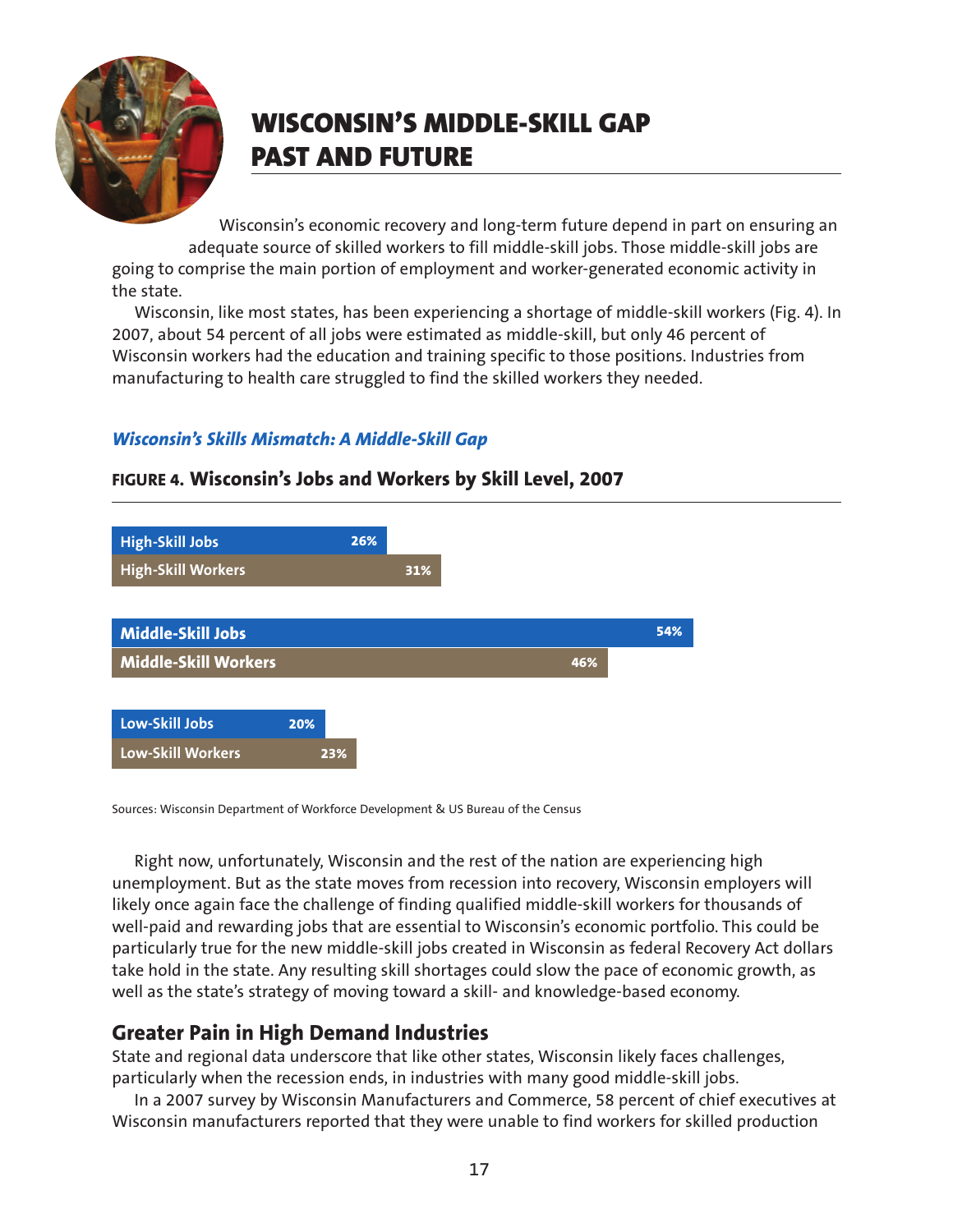jobs.<sup>19</sup> Such shortages will likely return and deepen with baby boom retirements of skilled manufacturing workers.

Similarly, as in the rest of the country, retirements in Wisconsin are expected to deepen skill shortages in the healthcare industry. The 2008 *Health Care Retirement and Departure Intention Survey* for Central Wisconsin predicts significant retirement rates in the region's healthcare workforce, including in a number of middle-skill medical occupations. Of the 10,217 people who responded to the survey, just over 25 percent plan to retire within the next ten years. Close to 28 percent of this group are nurses who are planning to retire in ten years. Fifteen percent of medical technologists plan to retire in the next five years, 32 percent within ten years, and over half in fifteen years. Around ten percent of people in imaging and therapist occupations will retire in the next five years. A similar, employer-based survey conducted in South Central and Southwest Wisconsin projects significant regional need for registered nurses, nursing aides, and medical technologists in the next five years.<sup>20</sup> The report also identifies LPNs, medical transcriptionists, and medical technologists as occupations where a significant percentage of the regional workforce is age 55 or older, suggesting that there will be a considerable hole to fill in the near-term future as these workers retire.<sup>21</sup>

## **Wisconsin's Educational Projections Mirror the Nation's: A Growing Middle-Skill Challenge**

Like many states, Wisconsin's educational projections (Figs. 5, 6 and 7) suggest that the shortage of workers to fill middle-skill jobs before the economic downturn is likely to deepen. During the fifteen years between 1990 and 2005, Wisconsin saw an increase in residents with educational attainment at the high-skill level and middle-skill level. Residents with low-skill education levels fell. **But these trends will change over the subsequent fifteen years, when the proportion of low- and high-skill workers is projected to fall, and the rise in the percentage of middleskill workers is projected to slow.**

Immigration trends are likely to do little to offset this loss of middle-skill workers, as most workforce growth in the state due to in-migration will likely occur at the low-end of the skill spectrum or at the high-end of the skill spectrum (for example, engineers brought in from overseas through H-1B visas).

If not addressed, these educational trends will only make it harder for Wisconsin's businesses to meet their needs from the state's available workforce, stifling economic recovery and growth, while limiting opportunity for thousands of Wisconsin workers to advance within the state's economy.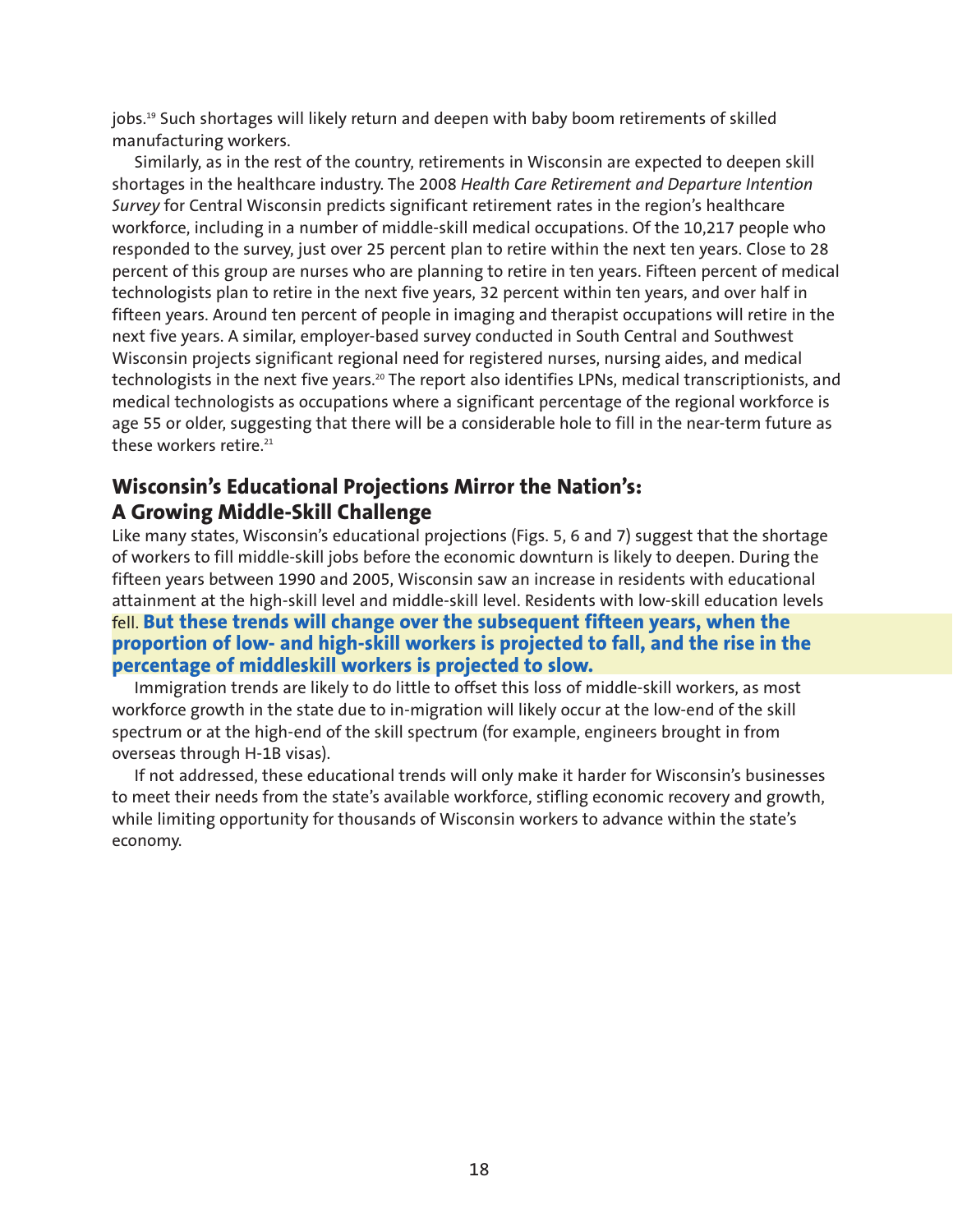#### *Wisconsin's Future Middle-Skill Gap: Educational Attainment Past and Future*



#### **FIGURE 5. Percentage Change in High-Skill Wisconsin Workers, 1990-2020**

The number of workers prepared for high-skill jobs rose by 6.5 percent between 1990 and 2005. However, their ranks are expected to fall by half a percent by the year 2020 (Fig 5, Table 4).





By comparison, the number of workers prepared for what is the largest share of jobs in the state—middle-skill jobs—grew by less than three percent from 1990 to 2005. Their ranks are projected to rise by even less—not quite two percent—by the year 2020 (Fig 6, Table 4).





After falling by nine percent since 1990, the number of workers educated at the low-skill level is expected to fall by little more than one percent by the year 2020 (Fig 7, Table 4).

Sources, Figures 5-7: 1990-2005 attainment calculated by TWA using December 1990 and 2005 CPS data. Current attainment calculated by TWA using December 2005 CPS data. 2020 attainment projected by TWA using demographic data from the December 2005 CPS and population projections calculated by RAND California Statistics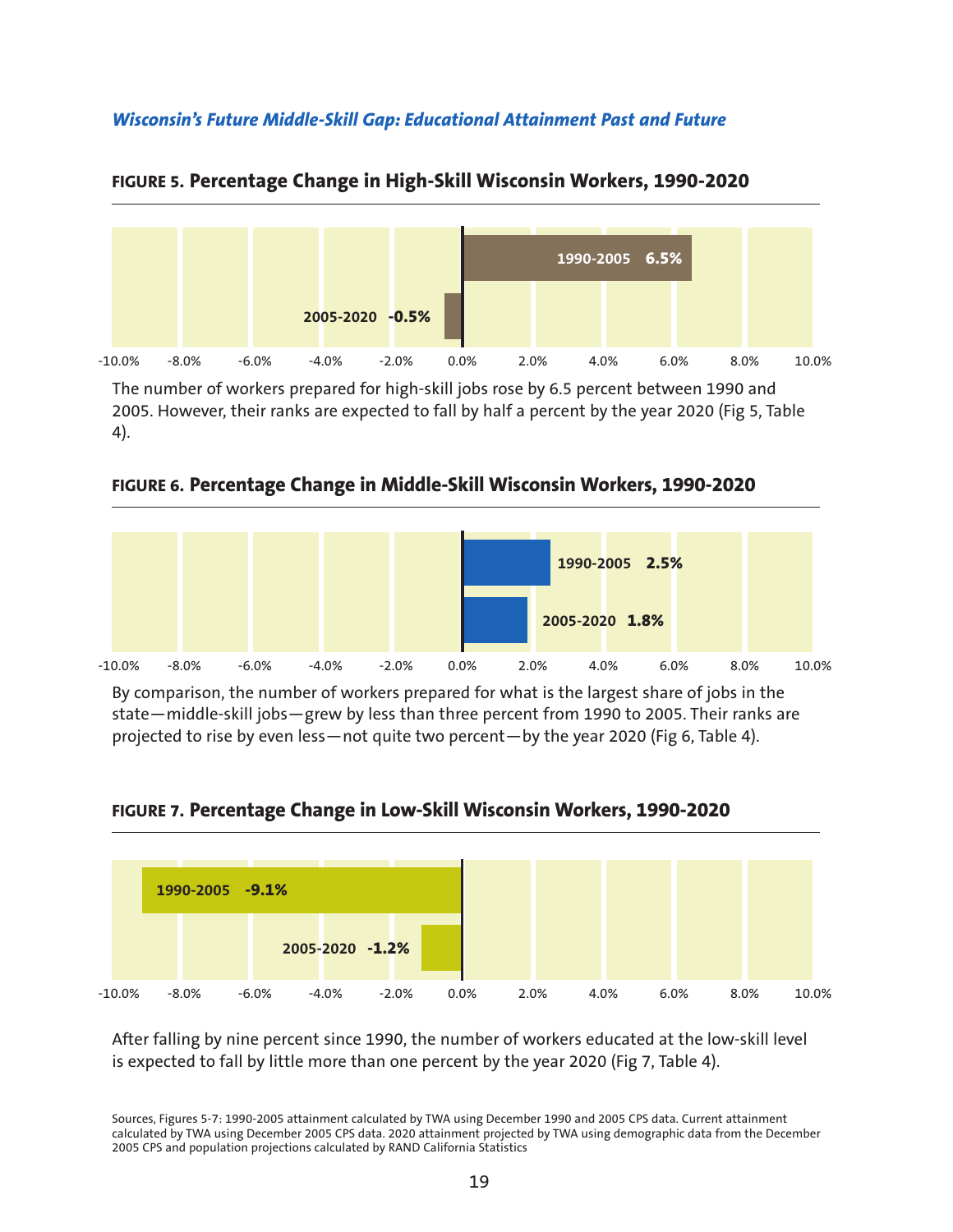|              | 1990      | 2005      | 2020      | <b>Change</b><br>1990-2005 | <b>Change</b><br>2005-2020 |
|--------------|-----------|-----------|-----------|----------------------------|----------------------------|
| Low-Skill    | 32.7%     | 23.6%     | 22.4%     | $-9.1%$                    | $-1.2%$                    |
| Middle-Skill | 44.5%     | 47.0%     | 48.8%     | 2.5%                       | 1.8%                       |
| High-Skill   | 22.8%     | 29.4%     | 28.8%     | 6.5%                       | $-0.5%$                    |
| Low-Skill    | 849,512   | 715,884   | 622,236   | $-133,628$                 | $-93,648$                  |
| Middle-Skill | 1,156,056 | 1,424,600 | 1,355,684 | 268,544                    | $-68,916$                  |
| High-Skill   | 593,329   | 890,486   | 801,624   | 297,157                    | $-88,863$                  |
| <b>Total</b> | 2,598,898 | 3,030,971 | 2,779,544 | 432,073                    | $-251,427$                 |

**TABLE 4. Actual and Projected Change in Wisconsin Workers Across Skill Levels, 1990 - 2020**

Source: Current and past attainment calculated by TWA using December 1990 and 2005 CPS data. Current and past total labor market estimated by Bureau of Labor Statistics. 2020 attainment projected by TWA using demographic data from the December 2005 CPS and population projections calculated by RAND California Statistics.

#### **The Middle-Skill Gap and Wisconsin's Future Workforce**

Wisconsin cannot address this growing middle-skill challenge by focusing education and training dollars solely on the next generation of workers who are coming out of high school. The fact is that **nearly 67 percent of the people who will be in Wisconsin's workforce in the year 2020 were already working adults, over the age of 20, in 2005—beyond the traditional high school-to-college pipeline** (Fig. 8).

For that reason, to meet the demand for middle-skill workers Wisconsin must target training and education to people who are working or could be working today. But right now, the majority of public postsecondary education and training resources are devoted to a comparatively small number of young people. These are crucial investments, but they must be accompanied by significant investments in the adult workforce.

Wisconsin is engaged in efforts that target adults who could benefit from post-secondary education. The Regional Industry Skills Education (RISE) Partnership is a joint initiative of the Wisconsin Technical College System and the Wisconsin Department of Workforce Development that draws on local, state and national expertise to make "career pathways" a central part of Wisconsin's education and job training systems, while engaging the business community at both the state and regional levels to address the skill needs of major industry sectors.

It is clear that Wisconsin's attention to education opportunities for its adult workers is sound economic policy. In the long-term, Wisconsin can take additional, bold steps to realign its workforce and education resources to best meet the state's labor market demand. This must include significant investments in training programs to prepare many more Wisconsin residents who are now at the low-skill level for middle-skill jobs and careers.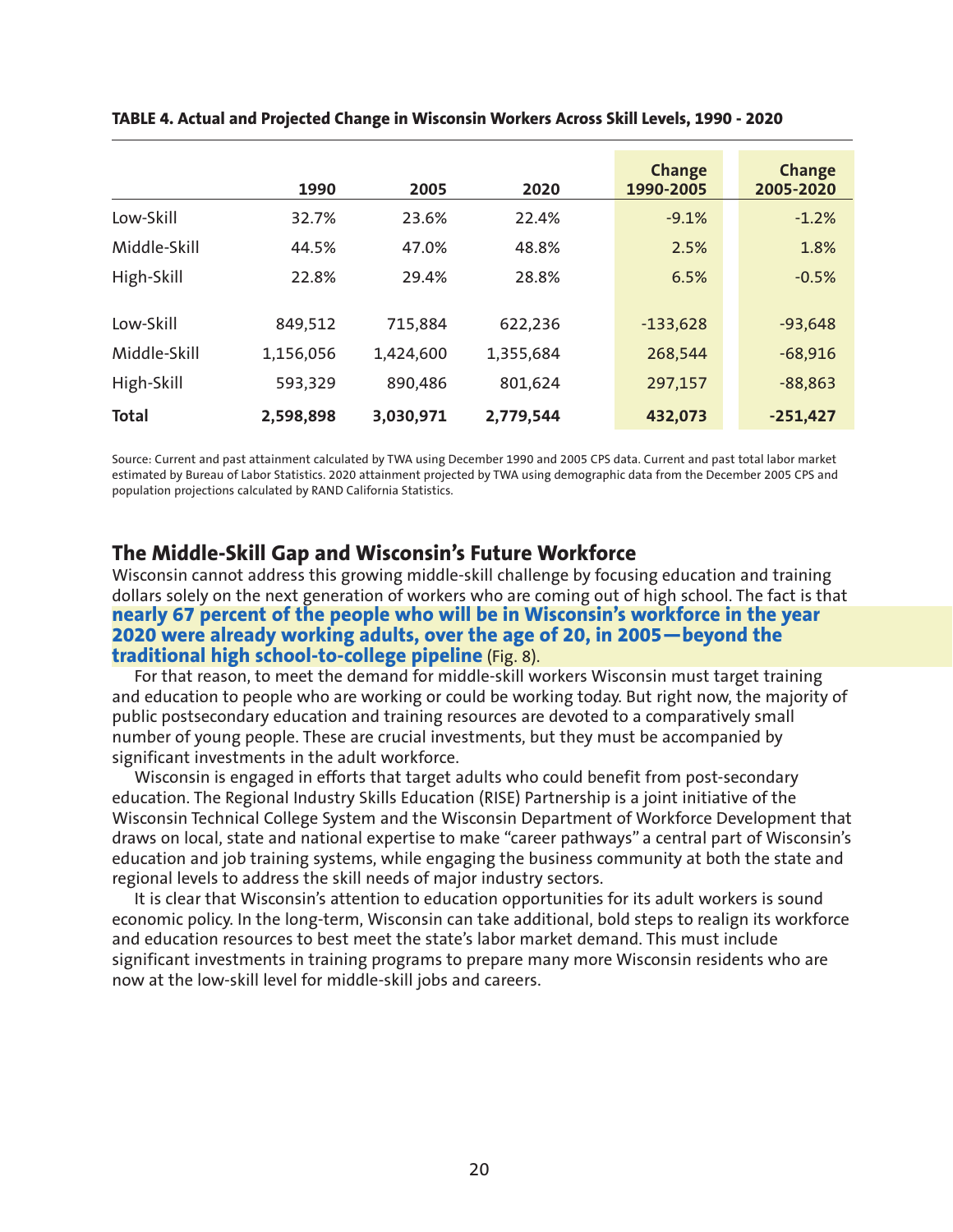#### *Wisconsin's Workforce of Tomorrow is in the Workforce Today*

#### **FIGURE 8.**

#### **Working Wisconsin Adults Age 20-64 in the Current and Projected Population, 2005-2020**



Source: Calculated by TWA using population projections from the Wisconsin Department of Administration.

#### **An Even Greater Basic Skills Crisis?**

The data supporting education demand projections probably underplays the need for more broadly based basic skills education nationally.<sup>22</sup>

Despite the increases in U.S. educational attainment over the last twenty years, the National Assessment of Adult Literacy (NAAL) indicates only a slight increase in quantitative (math) skills between 1992 and 2003, and no improvement at all for prose and document literacy. Nationally, 93 million adults lack the literacy to participate in postsecondary education and training. This means that tens of millions of Americans cannot access middle-skill education and training programs because they lack basic English and math skills, and/or do not have a high school education.

Even for those who enter postsecondary education, basic skills can be a barrier to success. Nationally, nearly two-thirds of students entering two year college must take at least one remedial course.<sup>23</sup>

Like the nation as a whole, Wisconsin faces substantial challenges when it comes to basic skills. In 2003, seven percent of Wisconsinites lacked basic prose literacy skills.<sup>24</sup> Nine percent of Wisconsinites do not have a high school diploma, and two percent speak English poorly or not at all.<sup>25</sup> Both figures are less than the national average, which is good news. Nevertheless there are still 1.4 million adults in the state who have no two- or four- year degree and/or have limited English proficiency.26

Moreover, only about eight percent of working-age Wisconsinites without high school degrees are enrolled in adult basic education programs, and only ten percent of those with limited English skills are enrolled in English as a Second Language programs.<sup>27</sup>

An equally important part of the basic skills equation in Wisconsin is workers who did graduate from high school but have basic skills that are too limited for success in education for middle-skill jobs. It is hard to estimate how many of these Wisconsinites there are, but more than half of the individuals enrolled in technical college adult basic education programs have completed high school. This suggests an even larger number of people without the basic skills to succeed in education for middle-skill jobs in the population as a whole. $28$ 

#### **This evidence suggests that Wisconsin, like the nation, faces challenges in meeting the basic skill attainment levels needed to grow its middle-skill workforce.**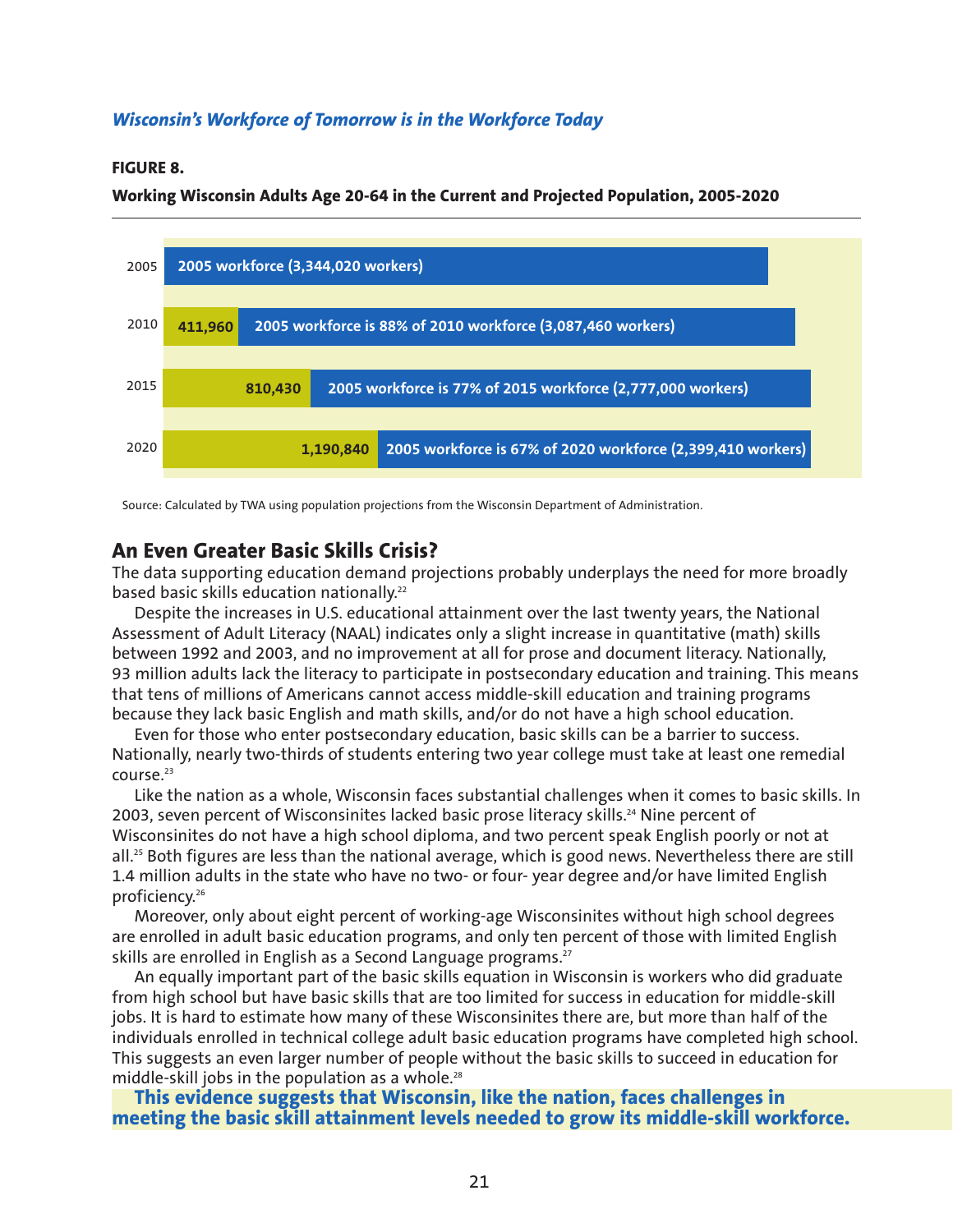With the right basic skills training, many more Wisconsinites could prepare to enter and succeed in middle-skill training and middle-skill jobs.

Recognizing these challenges and opportunities, Wisconsin has established programs to help those with only limited education and training get the basic skills they need to qualify for middleskill training programs (see page 24).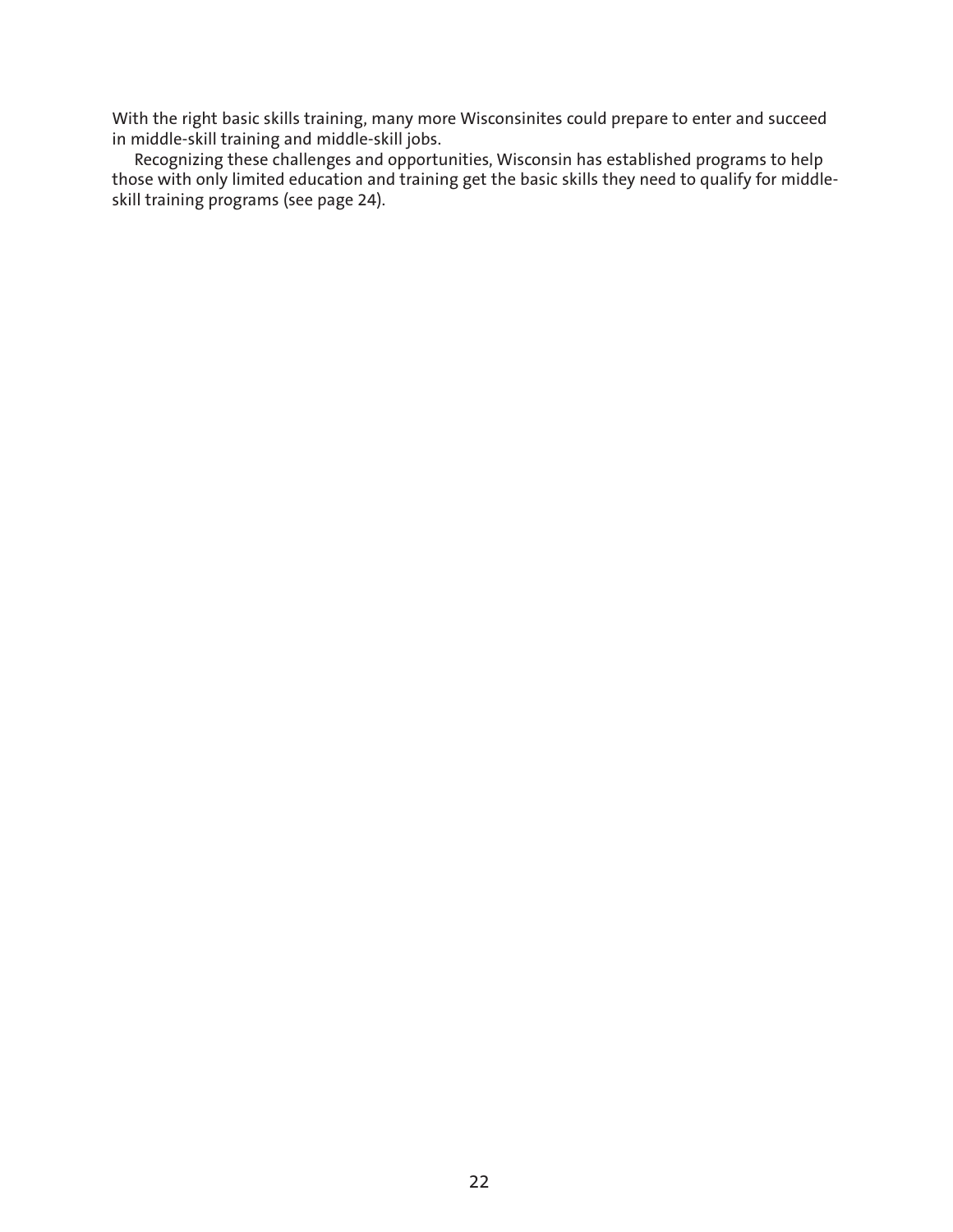

# **CLOSING THE GAP**

# **The Face of Middle-Skill Education and Training**

Who provides training and education for middle-skill jobs? The good news for Wisconsinites is that there are many different options.

While education for high-skill jobs is limited to college or post-graduate degrees, education for middle-skill jobs can come in many different forms (Table 5). The most commonlyknown setting is Wisconsin's technical colleges, but middle-skill education and job training programs leading to industry recognized credentials can also be found in other settings, such as community based training organizations and workplaces.

Applied associate degrees, technical diplomas, and other training yielding occupational credentials allow students to enter the workforce immediately, equipped with the knowledge and skills demanded by industry and in some cases required by state or national regulatory standards. Applied associate degrees build occupational skill sets that are backed by a balanced core of general academic skills, whereas technical diplomas and occupational certificates concentrate more on technical competencies. In Wisconsin, applied associate degrees are available for a wide variety of occupations such as radiation therapist, electromechanical technician, mechanical design, and network and computer support specialists. Examples of jobs where a technical diploma is valuable include dental assistants, automotive service technician, machine tool operators, and welders.

Wisconsin is a strong apprenticeship state. Apprenticeships are supervised employment programs that combine classroom instruction and on-the-job training under the supervision of experienced journey workers. Generally offered through labor/management partnerships or directly by employers, apprenticeships can be found in such high-demand careers as electrician, industrial maintenance mechanic or plumber.

## *There are Many Different Pathways to Middle-Skill Jobs*

|                                     | <b>Associate's degree</b>                                                                 | <b>Vocational certificate</b>                                               | Apprenticeship                                                                                           |
|-------------------------------------|-------------------------------------------------------------------------------------------|-----------------------------------------------------------------------------|----------------------------------------------------------------------------------------------------------|
| Time to complete                    | Two years, full time                                                                      | From less than a year to<br>two years                                       | Two to five years                                                                                        |
| <b>Availability</b>                 | <b>Technical college</b>                                                                  | Technical college,<br>community-based<br>organization, workplace            | Apprenticeship<br>program (local trade<br>committees, labor<br>unions, employers,<br>technical colleges) |
| <b>Examples of</b><br>types of jobs | Radiation therapist,<br>registered nurse,<br>laboratory technician,<br>network specialist | Dental assistant, auto<br>service technician, welder<br>industrial mechanic | Electrician, plumber,<br>millwright, machinist                                                           |

#### **TABLE 5: Types of Training Programs for Middle-Skill Jobs**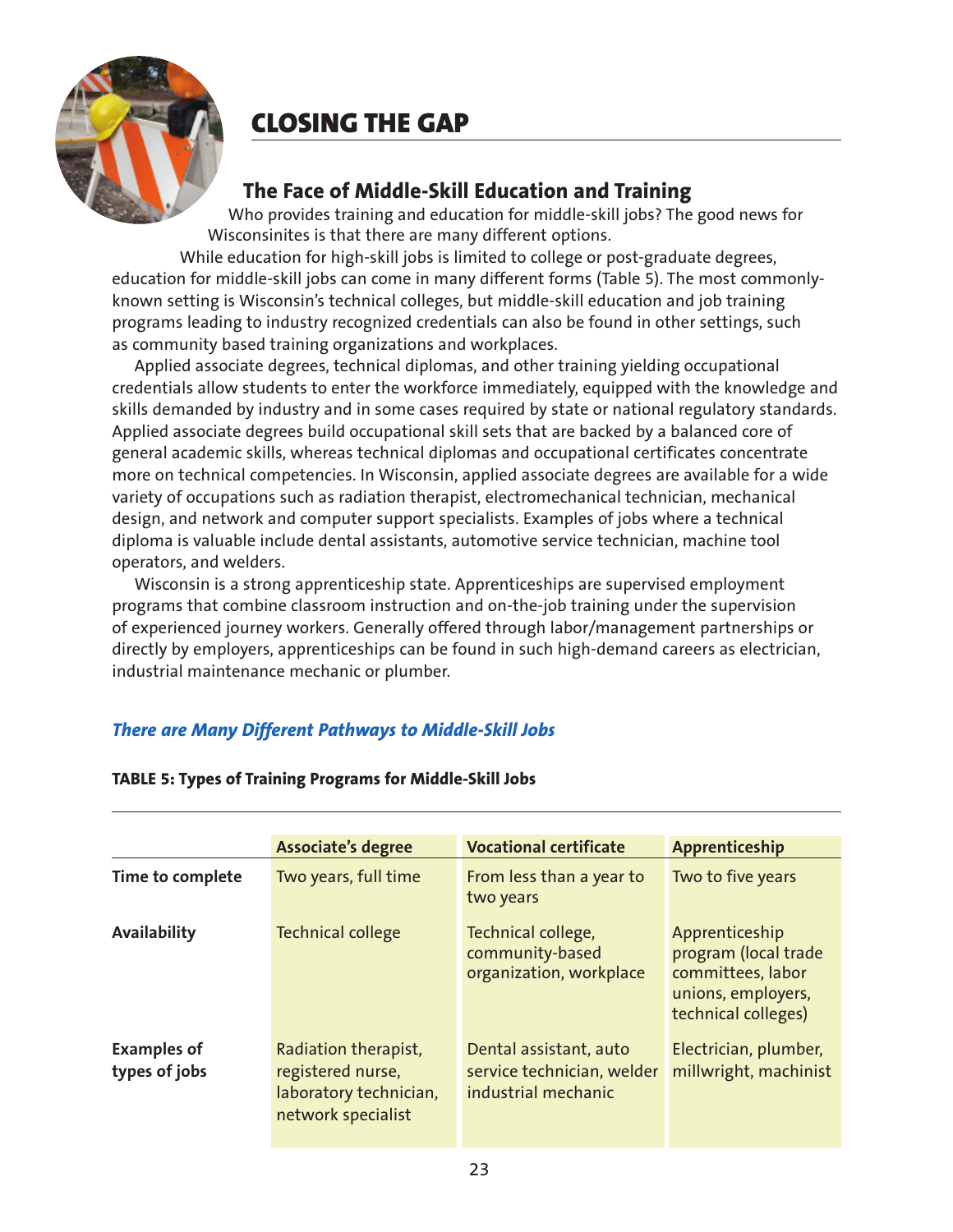For workers whose basic skills are not at a level that allows them to enter these types of education and training programs, there are program options that teach English, basic reading and math skills in the context of occupational skills. These programs often connect to a specific job that is on a defined career pathway and/or to further education that results in a middle-skill credential.

Wisconsin's RISE initiative has created multiple bridge initiatives that deliver adult basic education and occupational skills training concurrently. The current bridge programs focus on high demand occupations such as welding, industrial maintenance, machine tool operator, and health care. Skills Jump Start Grants will help individuals who lack a high school diploma complete their basic education while getting job training at technical colleges for employment in high-demand sectors, such as manufacturing and health care.

In order to develop the state's middle-skill workforce to meet demands in the economic recovery and beyond, Wisconsin must focus more resources toward a variety of middle-skill and basic skill training programs. The state must support additional flexible, demand-driven systems that allow working adults to return to training and education from time to time, to upgrade their skills and to earn additional certifications and degrees.

**Wisconsin has a number of exemplary middle-skill education and training opportunities that serve diverse populations.** These are just a few examples:

- **♦** The Wisconsin Regional Training Partnership (WRTP) is a nonprofit organization that serves the needs of Milwaukee-area employers, unions, and community residents. Its purpose is three-fold: to help local companies modernize plants and adopt new workplace practices; to upgrade the skills of current workers; and to recruit, train, and mentor new employees. In Milwaukee, 150 employers participate, including 80 manufacturing companies. WRTP was created by the Wisconsin AFL-CIO and its affiliated unions in cooperation with an employer group the Greater Milwaukee Committee.
- **♦** A group of manufacturers, educational institutions, workforce development boards, chambers of commerce and state organizations created the Northeast Wisconsin (NEW) Manufacturing Alliance to promote manufacturing in the region. It sponsors scholarships for manufacturing related training at area technical colleges and is developing career pathway information on its website.
- **♦** Technical colleges design programming for specific audiences in a number of ways. As just a few among many examples, Northcentral Technical College worked with area health care organizations to integrate English language instruction into the nursing assistant curriculum to help Hmong students meet industry standards and state licensing requirements. Western Technical College created a one-year technical diploma program in Electronics Maintenance specially designed to help dislocated workers overcome problem areas, like mathematics, and prepare them both for new careers and further occupational preparation at the associate degree level. Mid-State Technical College secured a state Workforce Advancement Training grant to upgrade the skills of workers at Ocean Spray's local cranberry processing plant so that the company would realize the benefits of its multi-million dollar capital improvement production efforts.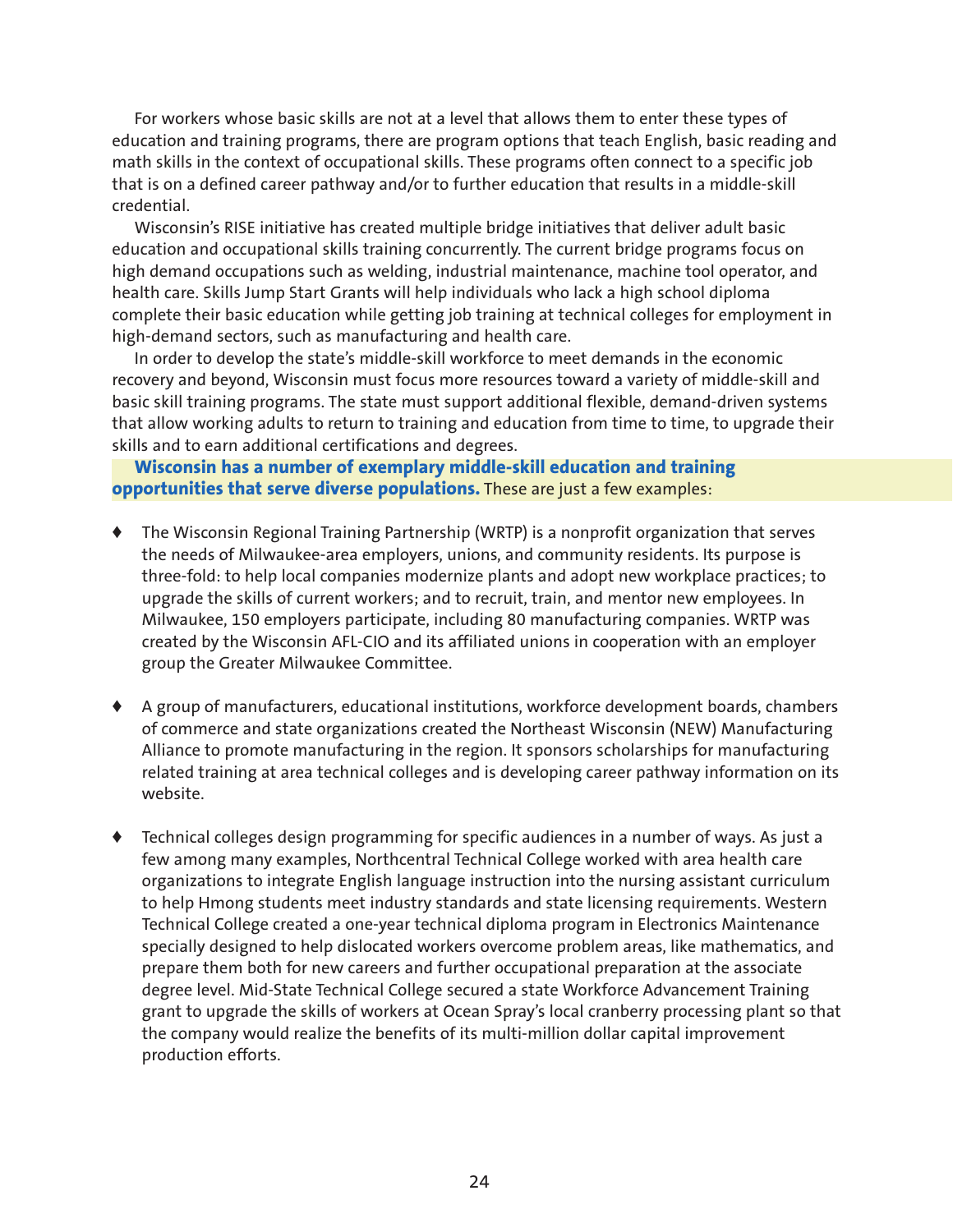## **A Vision of 21st-Century Skills for all Wisconsinites**

To realize Wisconsin's full economic potential, educational access must reflect the demands of a 21st-century economy and the realities of the 21st-century workforce. Given that the largest portion of Wisconsin jobs are at the middle-skill level, and that the majority of Wisconsin' future workers are already in the workforce today, the Skills2Compete-Wisconsin campaign supports the following vision:

*Every Wisconsinite should have access to education or training past high school leading to a technical college degree or diploma, occupational credential, industry certification, or one's first two years of a four-year degree—to be pursued at whatever point and pace makes sense for individual workers and industries. Every person who lacks basic skills must also have access to the basic education needed to pursue middle-skill occupational training.*

It's an ambitious goal, but not an unprecedented one. Throughout the nation's history, federal and state policymakers have guaranteed new educational opportunities to different groups of Americans to meet the changing skill requirements brought on by economic and technological change. Indeed, leaders in Wisconsin have already taken important steps to address similar challenges in the 21st century. But there is more to be done.

#### *Historical Precedents*

As the nation transitioned from an agricultural economy to an industrial economy in the midnineteenth century, policymakers across the United States realized that a broader skill set was required from a much greater segment of the population. This was one important factor in the development of the high school movement to provide a free public education to all citizens. Between 1910 and 1930, the proportion of seventeen-year-olds in secondary education increased from less than nine percent to 30 percent, fueling the expansion of America's great cities and industries. By the late 1990s, nearly 70 percent of U.S. students were graduating with a high school diploma. Universal secondary education is now understood as one of the fundamental guarantees the United States makes to its citizens.

By the middle of the 20th century, society realized that postsecondary education and training would allow the United States to flourish. This was the atmosphere in which the GI Bill was passed in 1944. Between 1944 and 1956, nearly eight million returning servicemen and servicewomen used the GI Bill. People pursuing four-year college degrees accounted for about a quarter (2.2 million) of those benefiting from the program. But **a much larger—and typically forgotten—six million GIs pursued middle-skill training.** As such, a broad-based investment in middle skills was a major part of America's post-war prosperity.

#### *State Precedents*

Unfortunately, for the last twenty-five years, federal investments in postsecondary education and job training have been in decline. The Recovery Act will make significant contributions to those education and training programs, but it constitutes a one-time, relatively short term investment. The overall long-term trend has been downward.

A number of national models—like those in Wisconsin—offer additional strategies for making new investments in the skills and education of state residents, and moving toward a new baseline level of skills and education for all.

The Georgia HOPE Grant program, funded with lottery proceeds, pays tuition, fees, and up to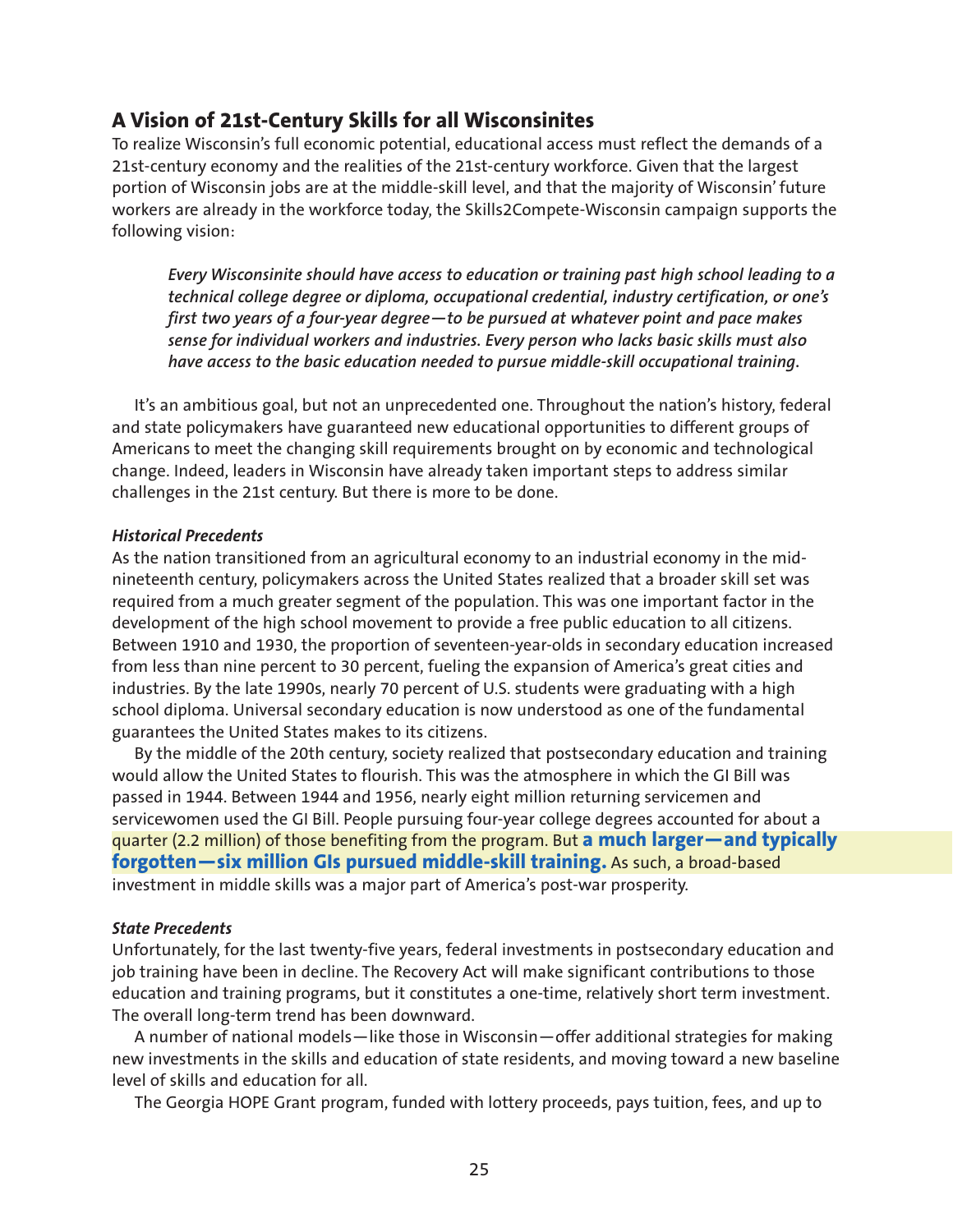\$300 for books for Georgia residents to earn a certificate approved by the state Department of Technical and Adult Education (or a comparable program of study approved by the Board of Regents) in a public technical college or public college or university. The HOPE Grant program does not have income- or merit-based criteria for eligibility (although recipients must make satisfactory academic progress while receiving it) and allows part-time attendance. According to the state Department of Technical and Adult Education, enrollment in public technical colleges has increased by 110 percent since the HOPE program began.

In 2007, Michigan Governor Jennifer Granholm announced the creation of the No Worker Left Behind, and it was officially launched in August 2007. The program pays tuition of up to \$5,000 per year for two years for 100,000 Michigan workers to pursue a degree or certificate at a community college, university, or other approved training program in a high-demand occupation (determined on a regional basis). The state reprogrammed \$40 million in federal funds—primarily from the Workforce Investment Act and Trade Adjustment Assistance programs—to support the initiative. The separate Michigan Promise program guarantees every new high school graduate a \$4,000 scholarship for completing two years of postsecondary education at an eligible state institution.

In Washington, the state legislature in 2007 authorized \$11.5 million per year for the Opportunity Grant program, which covers tuition for up to 45 academic credits at any state technical or community college, and up to \$1,000 per year for books and supplies. Any Washington resident student with a family income at or below 200 percent of the federal poverty level is eligible to participate in the program.

The Washington Opportunity Grant model was constructed to help nontraditional students advance into high-demand, high-wage job opportunities. Opportunity Grants can be used toward completion of credentials, certificates, and apprenticeship programs in occupations where local and regional employer demand exceeds the supply of qualified applicants. Eligible programs must be linked to educational and career pathways, and colleges must demonstrate that there are jobs available for program graduates that pay at least \$13 per hour. In addition, schools must demonstrate that local businesses, labor groups, and other community stakeholders are active in supporting the creation or expansion of the program. For adults who cannot take advantage of the Opportunity Grant program because their basic skills are not at a sufficient level to immediately enter a postsecondary program, Washington State's I-BEST initiative allows adults to learn basic skills while earning credentials for high-demand jobs with opportunities for educational and career advancement.

## **The Benefits and Returns of a 21st-Century Skilled Workforce**

The potential benefits and returns of postsecondary education and training for our state's workers are widespread. Broadened access to postsecondary education and training will benefit the individuals who get that training, strengthen the productivity of the state economy, and could increase public resources.

Simply put, more education means greater participation in the workforce and higher lifetime earnings. A recent examination of Wisconsin adult learners found that about 88 percent of adults with an associate degree and 84 percent of adults with some college (but not a degree) participated in the workforce, compared to 80 percent of adults with a high school education and only 64 percent of adults with less than a high school education.29 **In addition to higher work participation rates, adults with some college averaged about \$128,000 more in lifetime earnings than those with only a high school education, and adults with an associate degree averaged about \$387,000 more in lifetime earnings than those with only a high school education.**20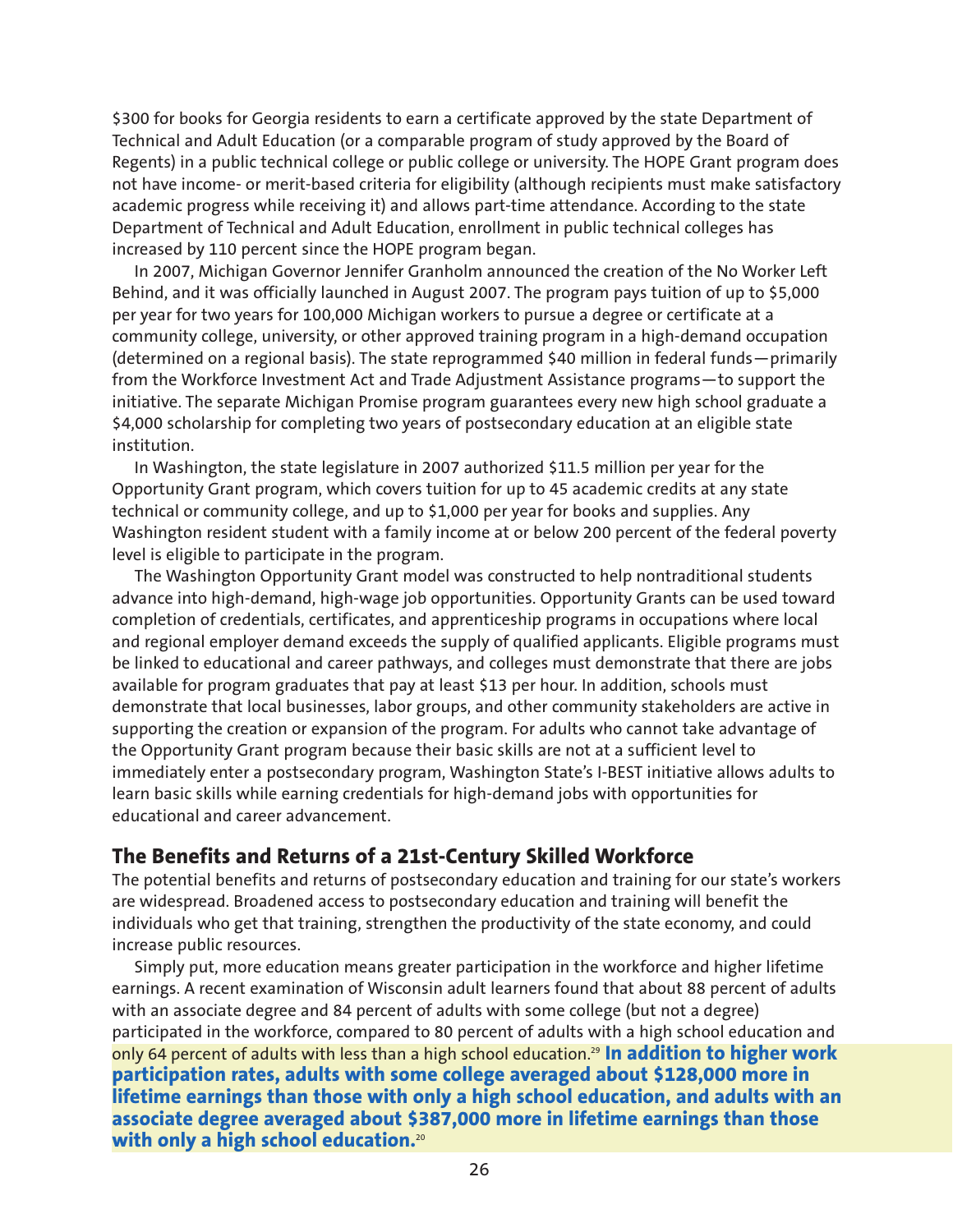These findings are consistent with national findings that the median worker with an associate's degree earned about 33 percent more than those with only a high school degree, while those with a bachelor's degree and no graduate degree earned 62 percent more.<sup>31</sup> These national findings indicate not just that postsecondary education provides a significant earnings advantage for workers, but also that on a per-year basis, benefits for workers receiving a twoyear degree are comparable to those receiving a four-year degree.

More education also is associated with lower unemployment. Nationally, in July 2009 the unemployment rate was 9.4 percent. However, for workers with less than a high school diploma it was nearly 15.4 percent. For those with a high school diploma it was 9.4 percent, while for those who'd completed high school plus some college the unemployment rate was 7.9 percent.<sup>32</sup>

Access to postsecondary education and training for all workers would increase productivity and earnings in the United States. According to the Organization for Economic Cooperation and Development (OECD), each year of postsecondary education leads to an increased per capita output of between four and seven percent.<sup>33</sup> Increasing the average total schooling of a city's population by two years increases the wages of all workers by about six percent, regardless of individual educational attainment.<sup>34</sup> And one additional year of schooling leads to an 8.5 percent increase in productivity in the manufacturing sector, and more than a 12 percent productivity increase in other industrial sectors.<sup>35</sup>

Access to postsecondary education and training for all workers could increase the number of U.S. adults with middle-skill credentials by 10 percent, increasing federal tax revenue by an estimated \$14 billion,<sup>36</sup> and saving the federal government up to \$2,500 per person in reduced reliance on public assistance programs.<sup>37</sup>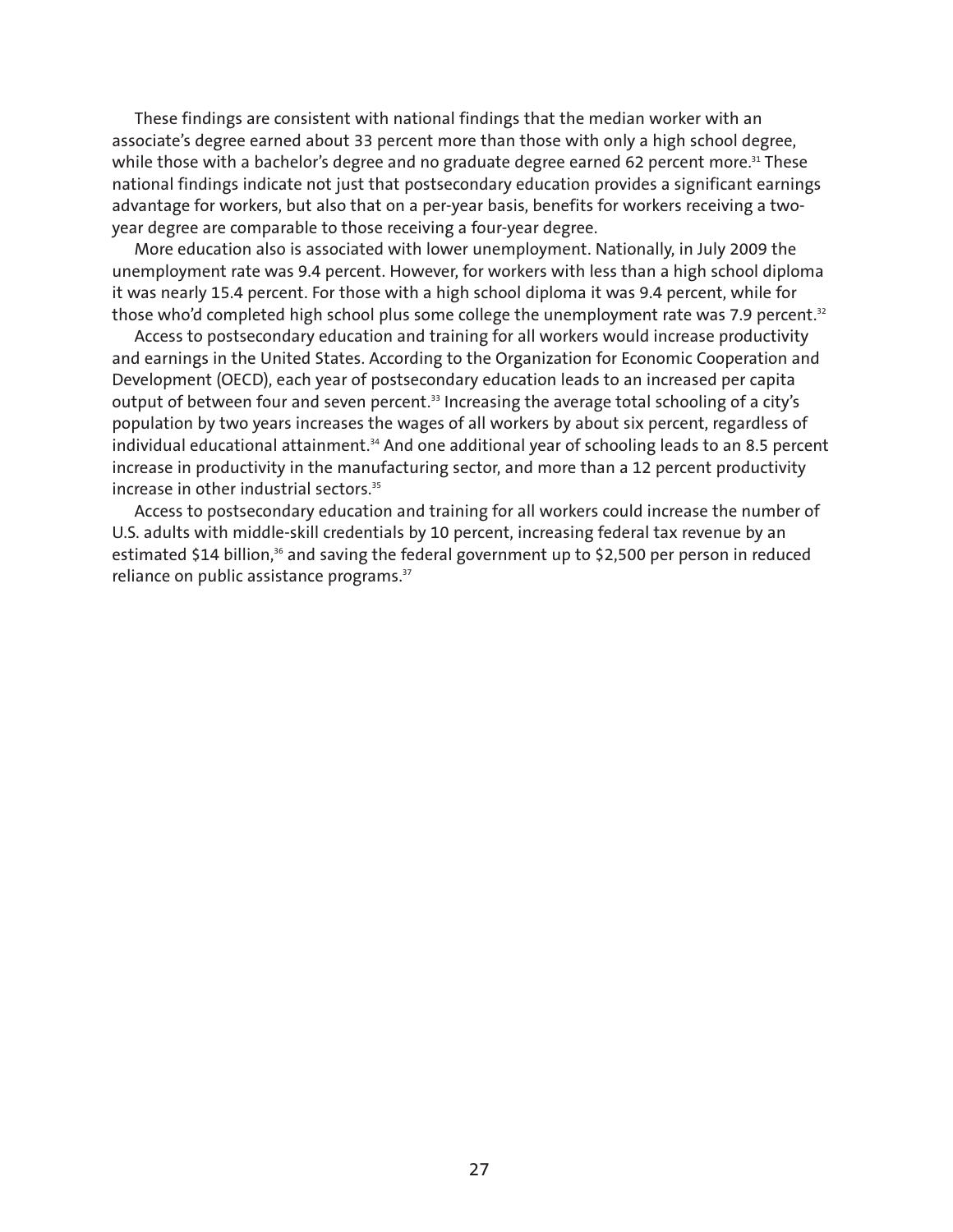**CONCLUSION**

Middle-skill workers are at the heart of the nation's economic recovery, and they will serve as the backbone of Wisconsin's economy for years to come. They will repair the roads and bridges, care for the sick and elderly, transport goods, keep communities safe, and provide a host of other services Americans rely on daily. In the short term, the workforce must be ready to meet demand as Recovery Act funds help save and create middle-skill jobs. In the long run, Wisconsin must provide training and education needed to meet demand for the greatest portion of jobs in the economy.

Wisconsin will thrive if it trains people for middle-skill jobs.

Without those investments, Wisconsin cannot provide adequate resources to allow working adults to seek greater training and education to improve skills and advance in their careers. Without those education and training opportunities, businesses and communities will face shortages of qualified workers. Economic recovery will be slowed.

As Wisconsin receives Recovery Act funding, there is a unique opportunity to take a closer look at the economy and the importance of middle-skill jobs in it.

While Wisconsin has taken some important steps to address the growing shortage of middleskill workers, **it is time for additional bold, visionary steps that will ensure all Wisconsin workers can be a part of economic recovery and secure the state's place** in a 21st-century economy. At various times in the nation's history, visionary leaders have adjusted their commitment to education in response to a changing economy. Universal high school and the GI Bill are examples of when America did this with great success in the past.

It's time to do it again by working toward a day when all Wisconsin residents can pursue postsecondary education or training that results in job related credentials or progress toward a college degree. This should be the guiding vision for Wisconsin economic and education policy. It would provide the state's workers and businesses with the skills they need not only to rebuild and recover, but to compete in an increasingly competitive global marketplace.

How will Wisconsin do this? Leaders from government and business, labor, and training communities must roll up their sleeves and make it happen. It is time for Wisconsin policymakers, educators, unions and businesses to unite with others around the country around this need for expanded investment, to champion the policies and strategies necessary to ensure that Wisconsin recovers and thrives, and that its workforce is at the forefront of the innovation economy.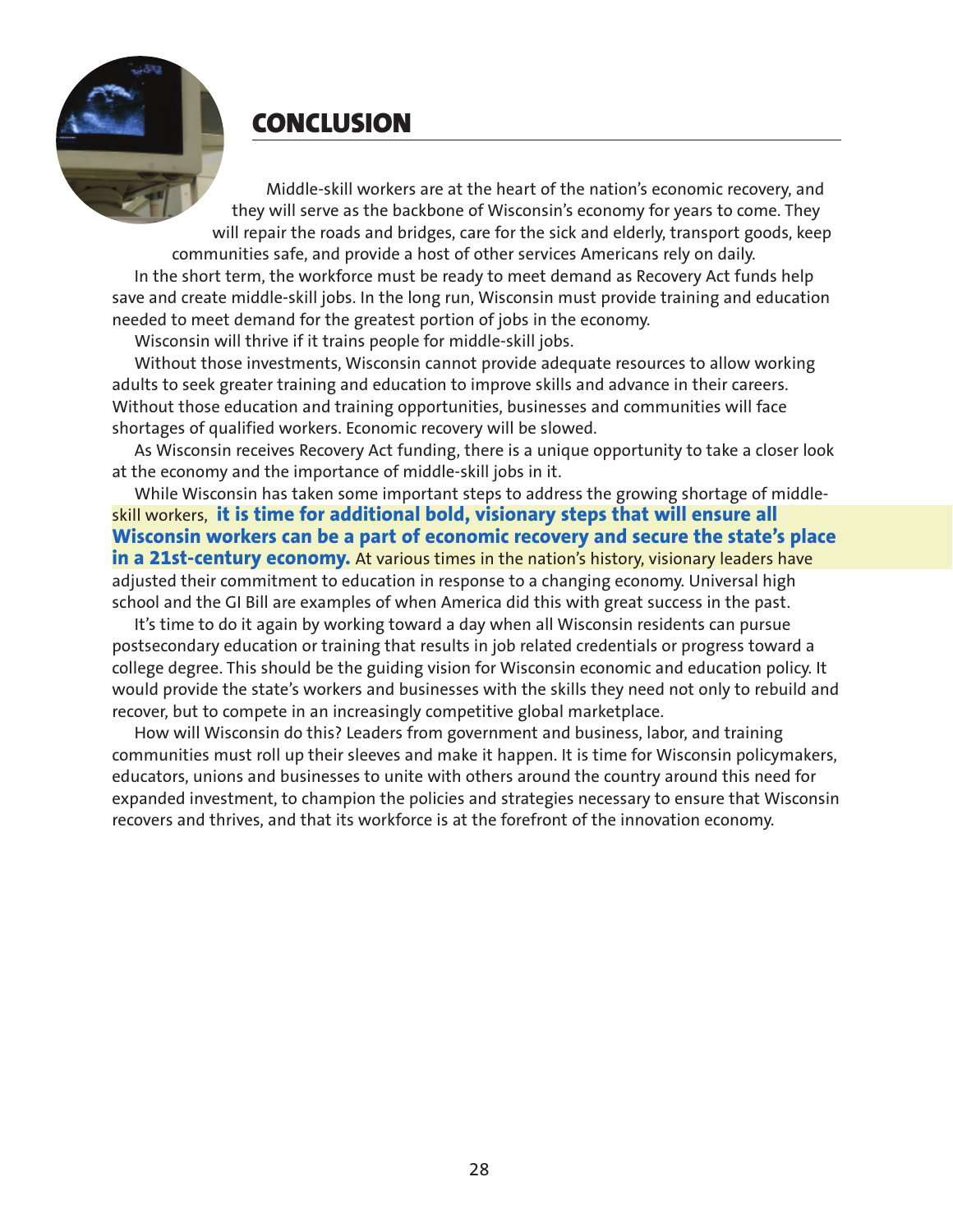# **APPENDIX: METHODOLOGY**

The methodology in this report for classifying occupations into skill level is based on that used in Holzer and Lerman, 2007. The following explains that methodology.

"Classifying occupations into a few skill categories is awkward, given the many elements of skill required for most jobs. Under an approach that classifies jobs based on education and training levels, 'middle-skill' jobs are those that generally require some education and training beyond high school but less than a bachelor's degree. These postsecondary education or training requirements can include associate degrees, vocational certificates, significant on-the-job training, previous work experience, or some college, but less than a bachelor's degree. We divide the broad occupational groups into high-skill, middle-skill, and low-skill categories based on BLS estimates of the educational attainment and training of people in those jobs. Using this information, we define:

- **♦** High-skill occupations as those in the professional/technical and managerial categories.
- **♦** Low-skill occupations as those in the service and agricultural categories.
- **♦** Middle-skill occupations as all the others, including clerical, sales, construction, installation/repair, production, and transportation/material moving.

This definition is clearly imperfect, since there are many professional/technical and service jobs that are clearly middle-skill while there are jobs in the clerical, sales and other categories that are not; but, on average, these discrepancies tend to cancel out, and trends in these categories roughly capture the ones we want to measure.

These skill categories reflect only average skill demands within broad occupational categories. Some occupations within the technical and managerial categories actually require less than a bachelor's degree, while some in the middle categories might require only high school, and some in the service category may require more than high school. Therefore, whenever possible, we supplement our analysis of broad categories with those of detailed occupations."

Table 1 and Figure 1: Data from the Bureau of Labor Statistics.<sup>39</sup> Occupational categories (high, middle, low skill) based on the methodology used in Holzer and Lerman, 2007.<sup>40</sup>

**Table 2 and Figure 2:** Based on occupational projections for 2006-2016 by the Wisconsin Department of Workforce Development.<sup>41</sup> Occupational categories (high, middle, low skill) based on the methodology used in Holzer and Lerman, 2007.

Figure 3: Data from the Bureau of Labor Statistics (BLS).<sup>42</sup> Occupations divided into skill levels (high, middle, low) based on educational attainment requirements as defined by BLS. Jobs requiring at least moderateterm on-the-job training, related work experience, a post-secondary vocational award, or an associate degree were classified as middle-skill. Because BLS does not classify occupations as green jobs or not, this section of the report assumes that the skills distribution in green jobs is the same as the skills distribution that occurs across all related occupations.

**Table 3:** Based on occupational projections for 2006-16 by Wisconsin Department of Workforce Development, screened for jobs that have more than 200 projected openings per year (2006-2016), an entry hourly wage of at least \$10, and do not typically require a 4-year college degree or experience in a related occupation (excluding almost all supervisory and managerial positions).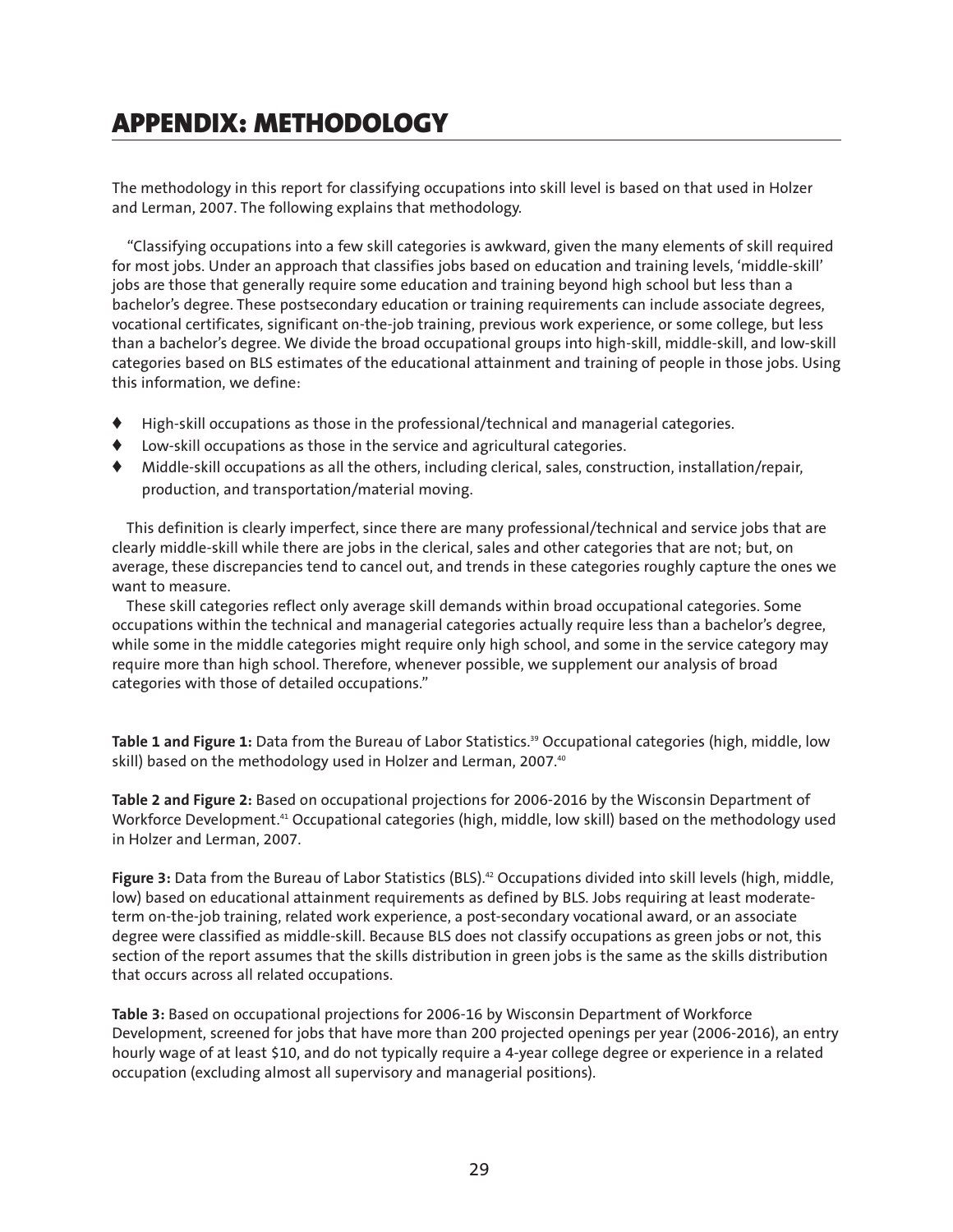**Total openings** are the sum of new jobs and replacements, and indicate how many new people are needed to enter a given occupation.

**Replacements** are an estimate of the number of job openings expected because people have permanently left a given occupation. Permanent exits occur if someone dies, retires, or otherwise leaves the labor force. Openings resulting from people changing employers, but people staying in the same occupation are not included. Permanent exits also include openings resulting from someone permanently changing occupations. For example, a person leaves their job as a cashier and becomes a truck driver.

**Typical Education and Training Path** gives a general indication of the education or training typically needed in a given occupation. There may be other pathways into the occupation, as well as additional educational, training, or licensing requirements. In those set off by italics, the Wisconsin case differs from the standard BLS description by including post-secondary vocational training and/or apprenticeship.

- **♦** Short-Term On-the-Job Training: These occupations require no more than one month of on-the-job training and the training usually happens at the workplace.
- **♦** Moderate-Term On-the-Job Training: Training for these occupations usually occurs at the workplace and lasts from one to twelve months.
- **♦** Long-Term On-the-Job Training: These occupations require more than one year of on-the-job training, or combined work experience and classroom instruction.
- **♦** Postsecondary Vocational Training: These formal training programs last from a few weeks to more than a year, and are offered at technical colleges or private vocational schools.
- **♦** Associate Degree: This degree requires two years of full-time academic work beyond high school.

**Average Annual Salary.** An occupation's average hourly wage is calculated by summing the wages of all employees in a given occupation and then dividing by the total number of employees in that occupation. In most cases, the annual average salary is equal to the average hourly wage multiplied by 2,080.

**Entry Level Hourly Wage** is the average of the lower third of wages that are paid in a given occupation.

**Experienced Hourly Wage** is the average of the upper two-thirds of wages that are paid in a given occupation.

**Figure 4:** Based on occupational estimates for 2007 by the Wisconsin Department of Workforce Development, and May 2007 Current Population Survey (CPS) data on educational attainment by state.<sup>43</sup> Occupational categories (high, middle, low skill) based on the methodology used in Holzer and Lerman, 2007. Only workers in the labor market and at least 25 years of age (i.e., past traditional school age) are counted. Educational attainment is reclassified into skill attainment using the following: Low-skill includes less than high school and half of the population of people with high school credentials. Middle-skill includes half of the population of people with high school credentials as well as some college. Because there is no measure of on-the-job-training, apprenticeship, or other vocational training outside of college, we assume that some of those classified as high school grads received this training. High skills includes bachelor degree and above.

Figures 5, 6 and 7, and Table 4: Based on Current Population Survey (CPS) data for 1990 and 2005<sup>44</sup> along with population projection data<sup>45</sup> by RAND California Statistics and labor force estimates<sup>46</sup> by the Bureau of Labor Statistics.

**♦ 1990, 2005 and 2020 Educational Attainment:** Past years educational attainment data reported only for workers in labor force and aged 25 and over, using CPS data. 2020 projections calculated using static educational attainment model presented in Hanak and Baldasarre, 2005<sup>47</sup>. In that model, educational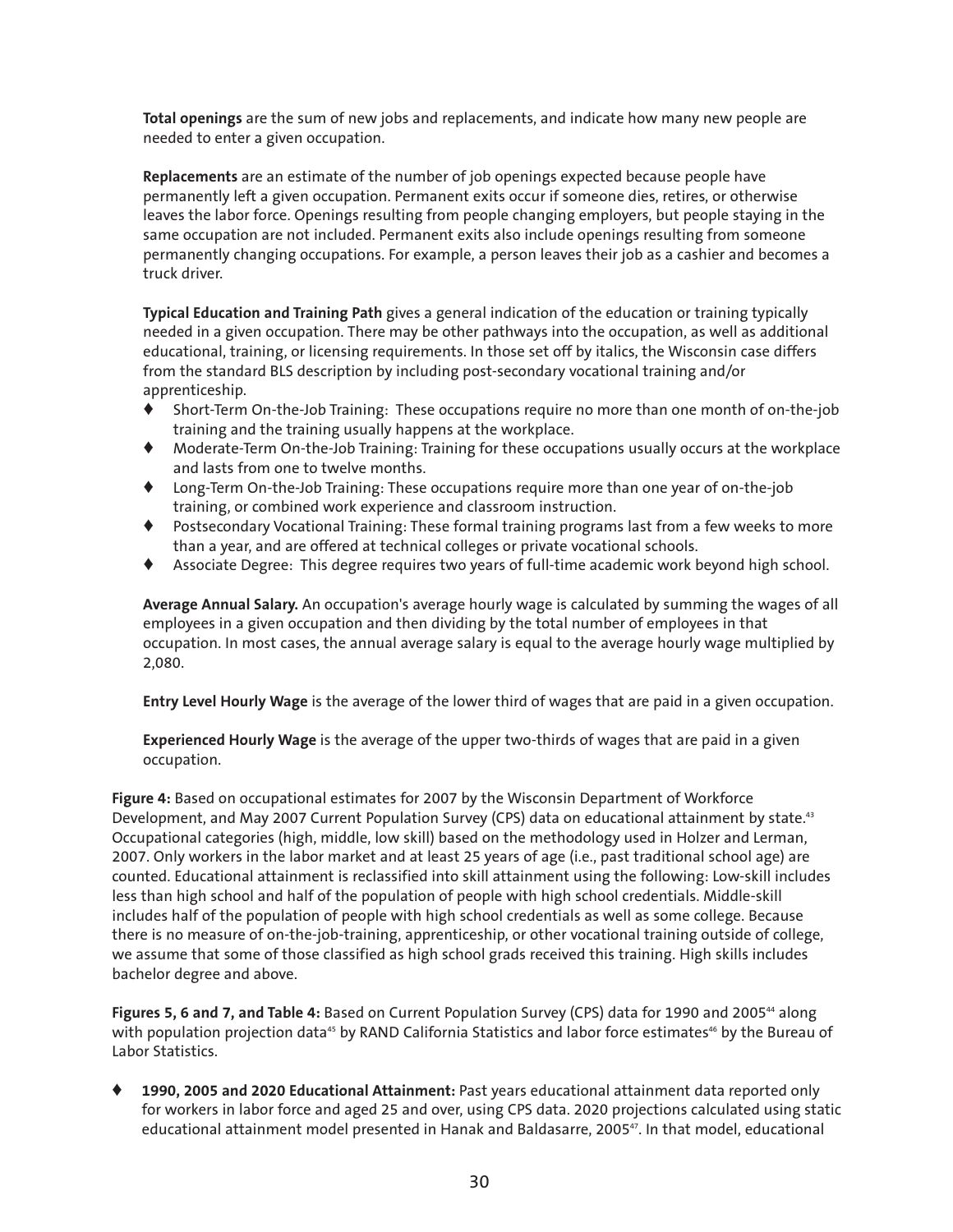attainment figures are calculated for the state's current workers (workers aged 25-49 in 2005) for each of 12 different race, ethnicity, gender and age cohorts. Educational attainment for these cohorts is assumed to be static over the ensuing 15 years (2020), and educational attainment for new cohorts of workers (i.e., younger than 25 years in 2005) is assumed to mirror that of similar age-race-gender groups today. As such, changing educational attainment throughout the state's population is calculated based on projected demographic changes in the composition of the working population, and does not take into account possible changes in behavior, immigration, et.al.

**♦ Creating Skill Categories Using Educational Attainment Data:** Skill attainment categories (high, middle, low) for 1990 created using a reclassification of CPS-reported "grades completed" that parallels the educational attainment categories later used by CPS, and reclassified in this table for current and future years using the same method as described in Figure 4, p. 17.

**Figure 8:** Data from long-term population projections (2005 to 2020) by age and gender cohorts, as calculated by the Wisconsin Department of Administration.<sup>48</sup> Each cohort was either classified as a "current working age adult" or "not a current working age adult" based solely on age. Current working age was defined as ages 20 to 64.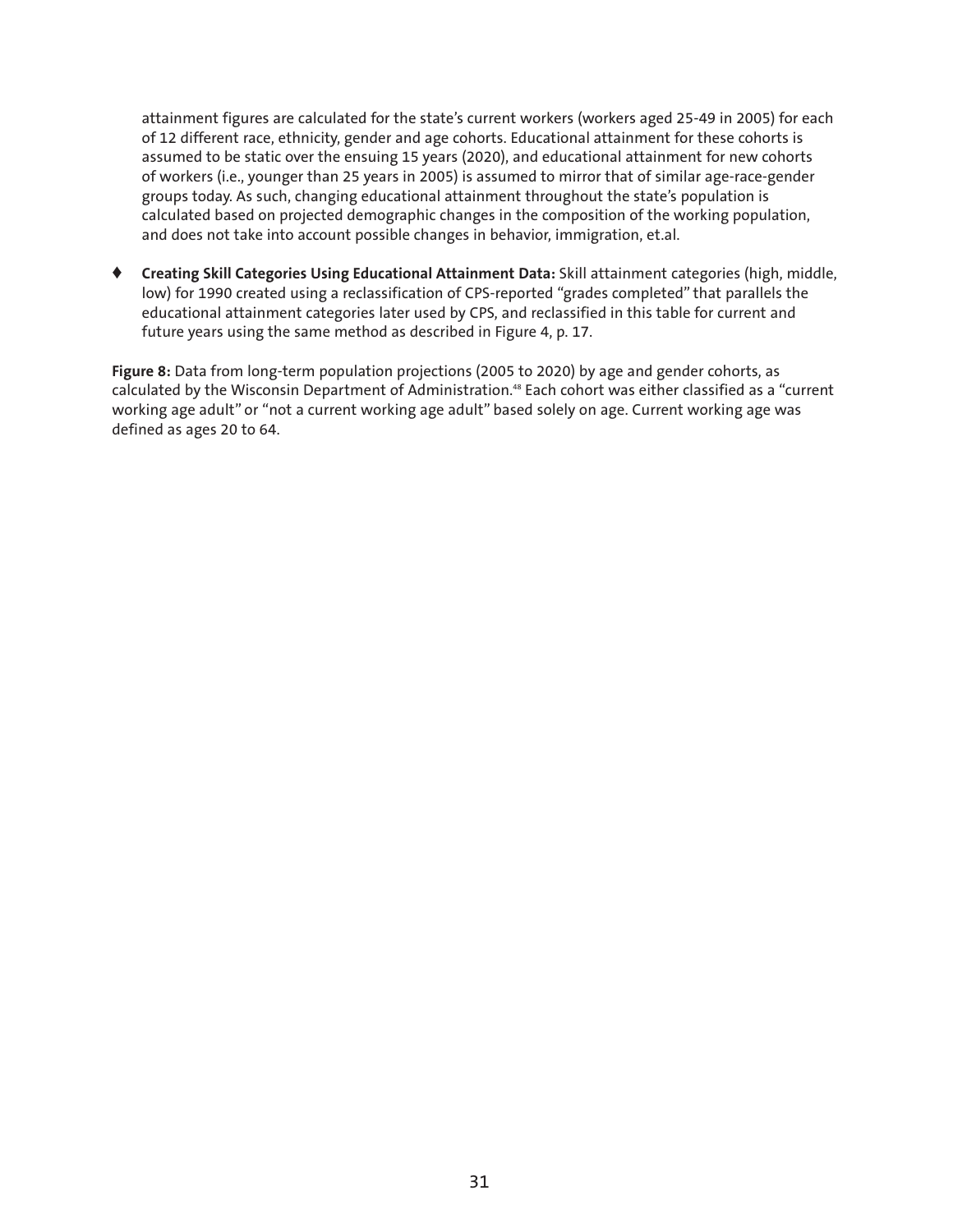# **ENDNOTES**

- 1 In May 2009, Wisconsin surpassed Indiana as the state with the highest percentage of its workforce in manufacturing (15.6% in Wisconsin compared to 15.4% in Indiana). Source: Dresang, Joel. "Wisconsin takes lead in share of manufacturing jobs," *Milwaukee Journal-Sentinal Online*. Available at http://www.jsonline.com/business/48813152.html. (Milwaukee, June 22, 2009).
- 2 Center on Wisconsin Strategy. *Key Middle-Skill Opportunities in Wisconsin.* Available at http://www.cows.org/pdf/ds-middleskillopportunities.pdf. (Madison, WI, 2009).
- 3 Technical colleges are not the only providers of apprenticeship education. See Table 5 for more detail.
- 4 Crissey, Sarah R. *Educational Attainment in the United States: 2007*. U.S. Census Bureau. Available at http://www.census.gov/prod/2009pubs/p20-560.pdf. (Washington, DC, 2009).
- 5 Center on Wisconsin Strategy. *State of Working Wisconsin 2008*. Available at http://cows.org/pdf/ rp-soww-08.pdf. (Madison, WI, 2008).
- 6 Holzer, Harry and Robert Lerman. *America's Forgotten Middle-Skill Jobs: Education and Training Requirements in the Next Decade and Beyond,* commissioned by Skills2Compete / The Workforce Alliance. (Washington, DC, 2007).
- 7 Wisconsin Department of Workforce Development, *Detailed Occupational Projections, 2006-2016.* Available at http://dwd.wisconsin.gov/oea/employment\_projections/long\_term\_projections.htm.
- 8 Zandi, Mark. *The Economic Impact of the American Recovery and Reinvestment Act.* Available at http://www.economy.com/mark-zandi/documents/Economic\_Stimulus\_House\_Plan\_012109.pdf. (West Chester, PA, 2009).
- 9 National Association of Manufacturers. *2005 Skills Gap Report–A Survey of the American Manufacturing Workforce.* (Washington, DC, 2005).
- 10 U.S. Department of Labor. *Notice of Availability of Funds and Solicitation for Grant Applications (SGA) for the Science, Technology, Engineering, and Mathematics (STEM) Opportunities in the Workforce System Initiative.* Catalog of Federal Assistance Number: 17.268. (Washington, DC, 2009).
- 11 Center on Wisconsin Strategy, 2009; Current Population Survey 2008 data (for 2008 median wage data).
- 12 Holzer and Lerman, 2007.
- 13 Center on Wisconsin Strategy. *State of Working Wisconsin 2008,* 2008.
- 14 Holzer and Lerman, 2007.
- 15 Center on Wisconsin Strategy, 2009.
- 16 White, Sarah and Jason Walsh. *Greener Pathways: Jobs and Workforce Development in the Clean Energy Economy.* Center on Wisconsin Strategy, The Workforce Alliance and The Apollo Alliance. (Madison, WI, 2008).
- 17 White, Sarah and Jason Walsh. *Greener Pathways: Jobs and Workforce Development in the Clean Energy Economy.* Center on Wisconsin Strategy, The Workforce Alliance and The Apollo Alliance. (Madison, WI, 2008).
- 18 White, 2009.
- 19 Center on Wisconsin Strategy. *Skilled Workers, Quality Jobs, 2008*. Available at http://www.cows.org/pdf/rpskilledworkersqualityjobs. pdf. (Madison, WI, 2008).
- 20 North Central Wisconsin Workforce Development Board, Central Wisconsin Alliance for Economic Development, and Grow North. *Healthcare Retirement and Departure Intention Survey*. (Wisconsin Rapids, 2008).
- 21 Center on Wisconsin Strategy. *The Future of the Health Care Workforce in South Central/Southwest Wisconsin: An Analysis of Employer and Employee Surveys in Key Locations.* Available at: http://cows.org/pdf/rphealthcare. pdf. (Madison, WI, 2008).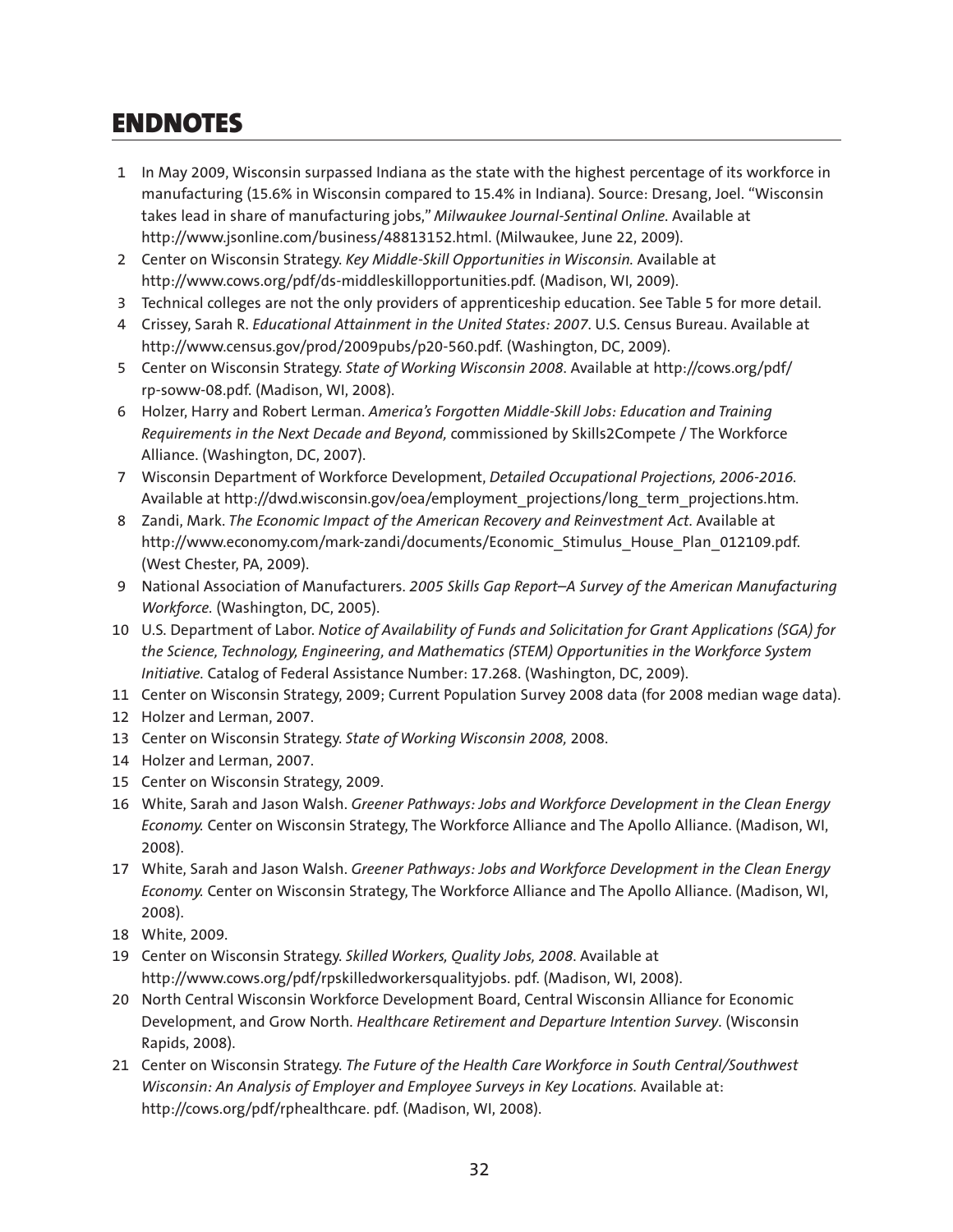- 22 Holzer and Lerman, 2007.
- 23 National Commission on Adult Literacy. *Reach Higher, America: Overcoming Crisis in the U.S. Workforce*. Available at http://www.nationalcommissiononadultliteracy.org/ReachHigherAmerica/ ReachHigher.pdf. (New York, 2008).
- 24 National Center for Education Statistics. *National Assessment of Adult Literacy*. Available at http://nces.ed.gov/naal/estimates/StateEstimates.aspx. (Washington, DC, 2003).
- 25 Council for Adult and Experiential Learning. *Learning in Focus*. Available at http://cael.org/adultlearninginfocus.htm. (Chicago, 2008).
- 26 Center on Wisconsin Strategy. *Wisconsin RISE Target Population*. Available at http://www.cows.org/pdf/ds-RISETarget.pdf. (Madison, WI, 2008).
- 27 Council for Adult and Experiential Learning, 2008.
- 28 Wisconsin Technical College System, Client Reporting System data, 2006-2008.
- 29 The Council for Adult and Experiential Learning and The National Center for Higher Education Management Systems. *Wisconsin Profile of Adult Learners—2008*. Available at www.cael.org/adultlearninginfocus.htm. (Chicago, 2008).
- 30 The Council for Adult and Experiential Learning and The National Center for Higher Education Management Systems, 2008.
- 31 Holzer and Lerman, 2007. Tabulations from BLS web site on weekly earnings by education level for fulltime workers ages 25 and over, 2006.
- 32 Bureau of Labor Statistics' Current Population Survey. Available at ftp://ftp.bls.gov/pub/suppl/empsit.cpseea5.txt. Seasonally adjusted data for workers 25 years and older.
- 33 Organization for Economic Co-operation and Development. *The Well-Being of Nations: The Role of Human and Social Capital.* (Paris 2001).
- 34 Rauch, James. *Productivity Gains from Geographic Concentration of Human Capital: Evidence from the Cities.* National Bureau of Economic Research Working Paper 3905. (San Diego, 1991).
- 35 Black, Sandra E. and Lisa M. Lynch. *Human Capital Investments and Productivity.* The American Economic Review, Vol. 86 No. 2, (Pittsburgh, 1996).
- 36 Khatiwada, Ishwar, Joseph McLaughlin and Andrew Sum. *The Fiscal Economic Consequences of Dropping Out of High School: Estimates of the Tax Payments and Transfers Received by Massachusetts Adults in Selected Educational Subgroups*. Center for Labor Market Studies, Northeastern University, and US Census Bureau. 2003 (Boston, 2007). Educational attainment 2000, calculation by The Workforce Alliance.
- 37 Vernez, Georges, Richard Krop and C. Peter Rydell. *Closing the Education Gap: Benefits and Costs*. Center for Research on Immigration Policy, RAND Education. (Santa Monica, CA, 1999).
- 38 Holzer and Lerman, 2007.
- 39 Bureau of Labor Statistics *May 2008 State Occupational Employment and Wage Estimates*. Available at http://www.bls.gov/oes/2008/may/oessrcst.htm. (Washington, 2009).
- 40 Holzer and Lerman, 2007, p. 9.
- 41 Wisconsin Department of Workforce Development, *Long Term: Detailed Occupations*. Available at http://worknet.wisconsin.gov/worknet/downloads.aspx?menuselection=da&pgm=occprj. (Madison, WI, n.d.)
- 42 Bureau of Labor Statistics, *Occupational Projections and Training Data, Bulletin 2602.* (Washington, 2006)
- 43 U.S. Census Bureau, *Current Population Survey.* (Washington, DC, May 2007).
- 44 U.S. Census Bureau, *Current Population Survey.*